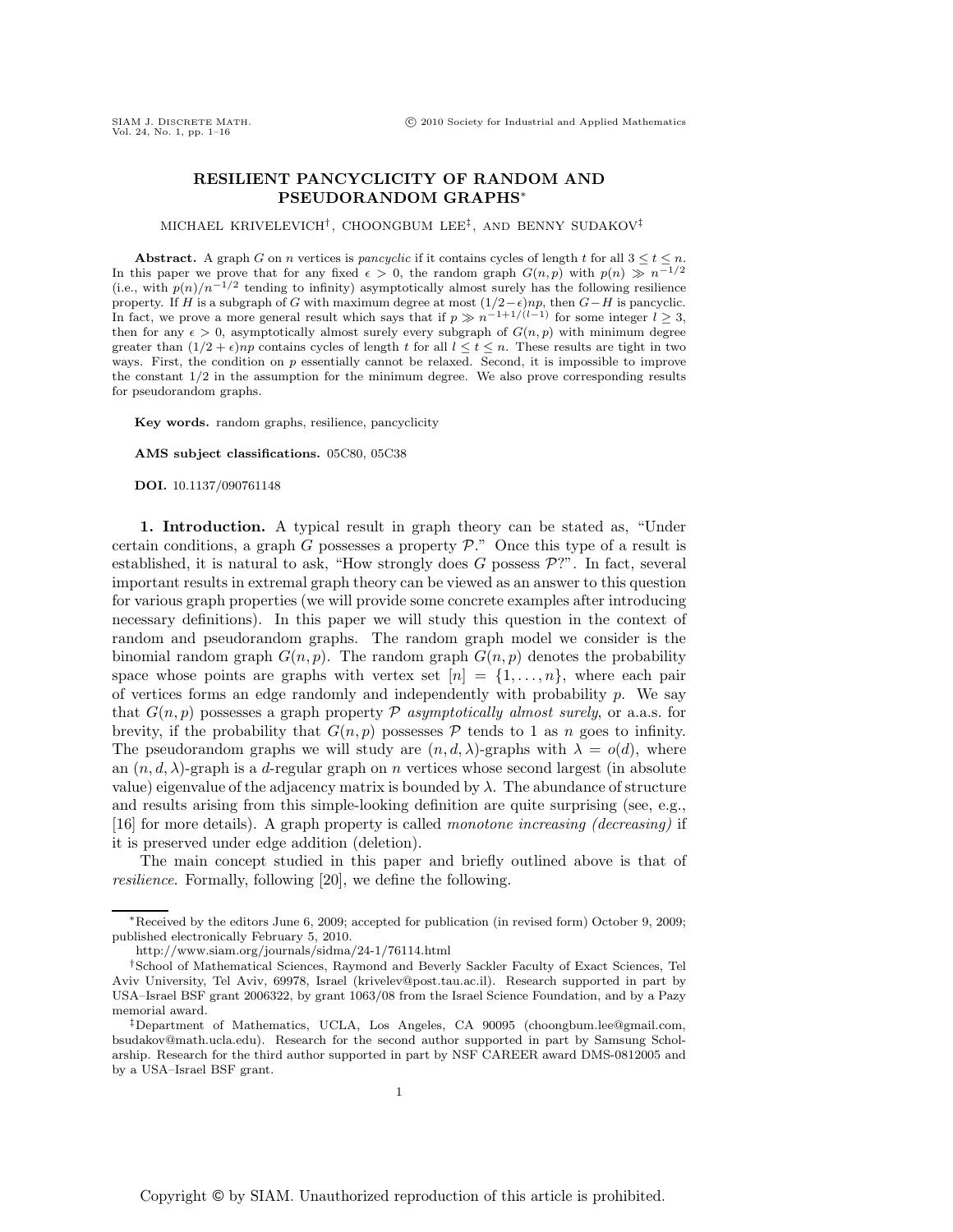DEFINITION 1. Let P be a monotone increasing (decreasing) graph property.

- (i) *(Global resilience.) The global resilience of* G *with respect to* P *is the minimum number* r *such that by deleting (adding)* r *edges from* G*, one can obtain a graph not having* P*.*
- (ii) *(Local resilience.) The local resilience of a graph* G *with respect to* P *is the minimum number* r *such that by deleting (adding) at most* r *edges at each vertex of* G*, one can obtain a graph not having* P*.*

Using this terminology, one can state the celebrated theorem of Turán  $[21]$  as, "The complete graph on *n* vertices  $K_n$  has global resilience  $\frac{n^2}{2r} - \frac{n}{2}$  with respect to being  $K_{n+1}$  free natural properties theorem that of Dirac (see e.g. [10]) can to being  $K_{r+1}$ -free." Another classical theorem, that of Dirac (see, e.g., [10]) can be rephrased as, " $K_n$  has local resilience  $\lfloor n/2 \rfloor$  with respect to Hamiltonicity." As these examples suggest, the notion of resilience lies in the center of extremal graph theory. In [20], Sudakov and Vu have initiated the systematic study of global and local resilience of random and pseudorandom graphs. They obtained resilience results with respect to various properties such as perfect matching, Hamiltonicity, chromatic number, and having a nontrivial automorphism (this result appeared in their earlier paper with Kim [15]). For example, they showed that if  $p > \log^4 n/n$ , then a.a.s. any subgraph of  $G(n, p)$  with minimum degree  $(1/2 + o(1))np$  is Hamiltonian. An interesting thing to notice is that this result can be viewed as a generalization of Dirac's theorem mentioned above, as a complete graph is also a random graph  $G(n, p)$ with  $p = 1$ . As we will see, this connection is very natural, and most of the resilience results can be viewed as a generalization of classic graph theory results to random and pseudorandom graphs.

There are several other papers that obtained resilience-type results. Krivelevich and Frieze [11] gave a lower bound (not tight) on resilience of  $G(n, p)$  with respect to being Hamiltonian in the range of  $p$  not covered by the above-mentioned result of Sudakov and Vu. Dellamonica et al. [9] studied the global resilience of random graphs with respect to containing a cycle of length at least  $(1 - \alpha)n$  for a fixed  $\alpha$  as a generalization of a theorem of Woodall [22]. Recently, Ben-Shimon, Krivelevich, and Sudakov [2] investigated the resilience of random regular graphs with respect to being Hamiltonian.

A graph on n vertices is called *pancyclic* if it contains cycles of length t for all  $3 \leq t \leq n$ . The pancyclicity of random graphs has been studied in several papers, including [6], [7], [8], and [18]. In this paper, we study the resilience of random and pseudorandom graphs with respect to this property. Similar to the above-mentioned results, our result can also be viewed as a generalization of a classical result in graph theory—that by Bondy [3]. It says that if G is a graph on n vertices with minimum degree greater than  $n/2$ , then G is pancyclic. The corresponding theorems we prove are as follows.

THEOREM 1.1. *If*  $p \gg n^{-1/2}$ , then  $G(n, p)$  *a.a.s.* has local resilience  $(1/2+o(1))np$ *with respect to being pancyclic.*

THEOREM 1.2. Let  $G = (V, E)$  be an  $(n, d, \lambda)$ -graph satisfying  $d^2/n \gg \lambda$ . Then G has local resilience  $(1/2 + o(1))d$  with respect to being pancyclic.

Our results are asymptotically tight in two ways. First, one cannot improve the constant 1/2, since both random and pseudorandom graphs can be made bipartite by randomly partitioning the graph into two equal size parts. In this way we typically have a subgraph with minimum degree about one half of the original degree which does not contain any odd cycles. Second, the restrictions on the parameters are also essentially tight. To see this for random graphs, note that if  $p \ll n^{-1/2}$ , then typically each vertex has degree  $(1+o(1))np$  and the number of triangles containing each vertex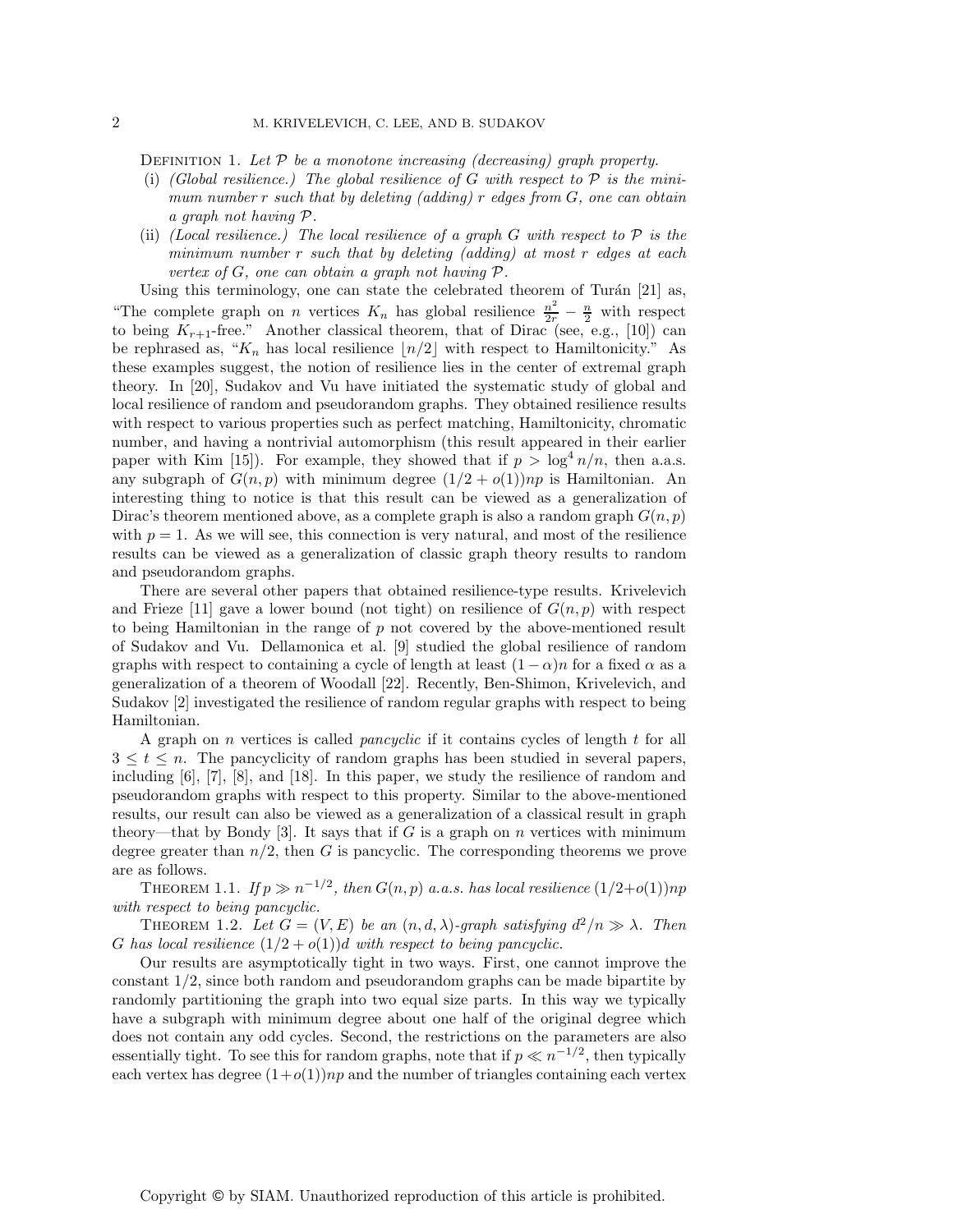is at most  $O(n^2p^3) \ll np$ . Therefore deleting edges of all triangles leaves all degrees essentially unchanged. For pseudorandom graphs this can be derived from a variant of the construction of Alon [1] (see, e.g., [16]), which gives a triangle-free  $(n, d, \lambda)$ -graph with  $d^3/\lambda^2 = \Theta(n)$ .

We can also prove more general results for sparser graphs. Let the *girth* of a graph be the length of its shortest cycle and the *circumference* be the length of its longest cycle. Brandt, Faudree, and Goddard [5] called a graph *weakly pancyclic* if it contains cycles of length t, where t ranges from its girth up to its circumference. The following theorems, generalizing Theorems 1.1 and 1.2, are motivated by this concept of weak pancyclicity.

THEOREM 1.3. For any fixed integer  $l \geq 3$ , if  $p \gg n^{-1+1/(l-1)}$ , then  $G(n, p)$ *a.a.s. has local resilience*  $(1/2 + o(1))$ *np with respect to containing cycles of length t for all*  $l < t < n$ *.* 

THEOREM 1.4. Let k be either 3 or an even integer satisfying  $k \geq 4$ , and let  $G = (V, E)$  *be a*  $(n, d, \lambda)$ *-graph satisfying*  $d^{k-1}/n \gg \lambda^{k-2}$ *. Then G has local resilience*  $(1/2 + o(1))$ d *with respect to containing cycles of length t for all*  $k \le t \le n$ *.* 

The above results are not exactly weak pancyclicity results, since if we allow the adversary to delete half of the edges at each vertex, he might decide not to remove a 3-cycle and then remove every other cycle of length 4 up to  $l-1$ . But still it is best to view these results in the context of weak pancyclicity. Similarly as before, the result for random graphs is asymptotically tight. Indeed, note that if  $p \ll n^{-1+1/(l-1)}$ , then typically each vertex of the random graph has degree  $(1+o(1))np$  and the number of cycles of length l containing each vertex is at most  $O(n^{l-1}p^l) \ll np$ . Therefore we can delete few edges from each vertex to remove every l-cycle. We suspect that our result for pseudorandom graphs is asymptotically tight as well. Note that the assumption  $d^{k-1}/n \gg \lambda^{k-2}$  in particular implies  $\lambda = o(d)$ , since  $d^{k-2} \geq d^{k-1}/n \gg \lambda^{k-2}$ , so even when we do not explicitly mention  $\lambda = o(d)$ , we are always in this situation. Although odd integers  $k > 3$  are omitted from the result of pseudorandom graphs, nevertheless in this case  $d^{k-1}/n \gg \lambda^{k-2}$  implies  $d^k/n \gg \lambda^{k-1}$ , and so by using the result for  $k+1$  (which is now even) we can find cycles of length t for all  $k+1 \leq t \leq n$ . We believe that the result of Theorem 1.4 is valid also for odd  $k \geq 5$ , but at present we do not have enough tools to verify it. We will address this point in more detail in our concluding remarks.

The rest of this paper is organized as follows. In section 2 we collect some known results which we need later to prove our main theorems. In section 3 we establish properties of random graphs and use them in section 4 to prove Theorem 1.3. In sections 5 and 6 we follow the same pattern to prove the pseudorandom graph analogue, Theorem 1.4. The last section contains some concluding remarks and open problems.

**Notation.**  $G = (V, E)$  denotes a graph with vertex set V and edge set E. We use  $v \sim w$  to indicate that  $v, w$  are adjacent.  $\Delta(G), \delta(G)$  denote the maximum degree and the minimum degree of G, respectively. For a set  $X \subset V$ , let  $N(X)$  be the collection of all vertices v which are adjacent to at least one vertex in X. If  $X = \{u\}$  is a singleton set, we denote its neighborhood by  $N(u)$ . Let  $N^{(0)}(v) := \{v\}$  and  $N^{(k)}(v)$ be the vertices at distance exactly  $k$  from  $v$ . This can also be recursively defined as  $N^{(k)}(v) = N(N^{(k-1)}(v)) \setminus (N^{(k-1)}(v) \cup N^{(k-2)}(v))$ . Note that  $N^{(1)}(v) = N(v)$ . For a set X, we denote by  $E(X)$  the set of edges in the induced subgraph  $G[X]$ and by  $e(X) = |E(X)|$  its size. Similarly, for two sets X and Y, we denote by  $E(X, Y)$  the set of ordered pairs  $(x, y) \in E$  such that  $x \in X$  and  $y \in Y$ , also  $e(X,Y) = |E(X,Y)|$ . Note that  $e(X,X) = 2e(X)$ . If we have several graphs, then the graph we are currently working with will be stated as a subscript. For exam-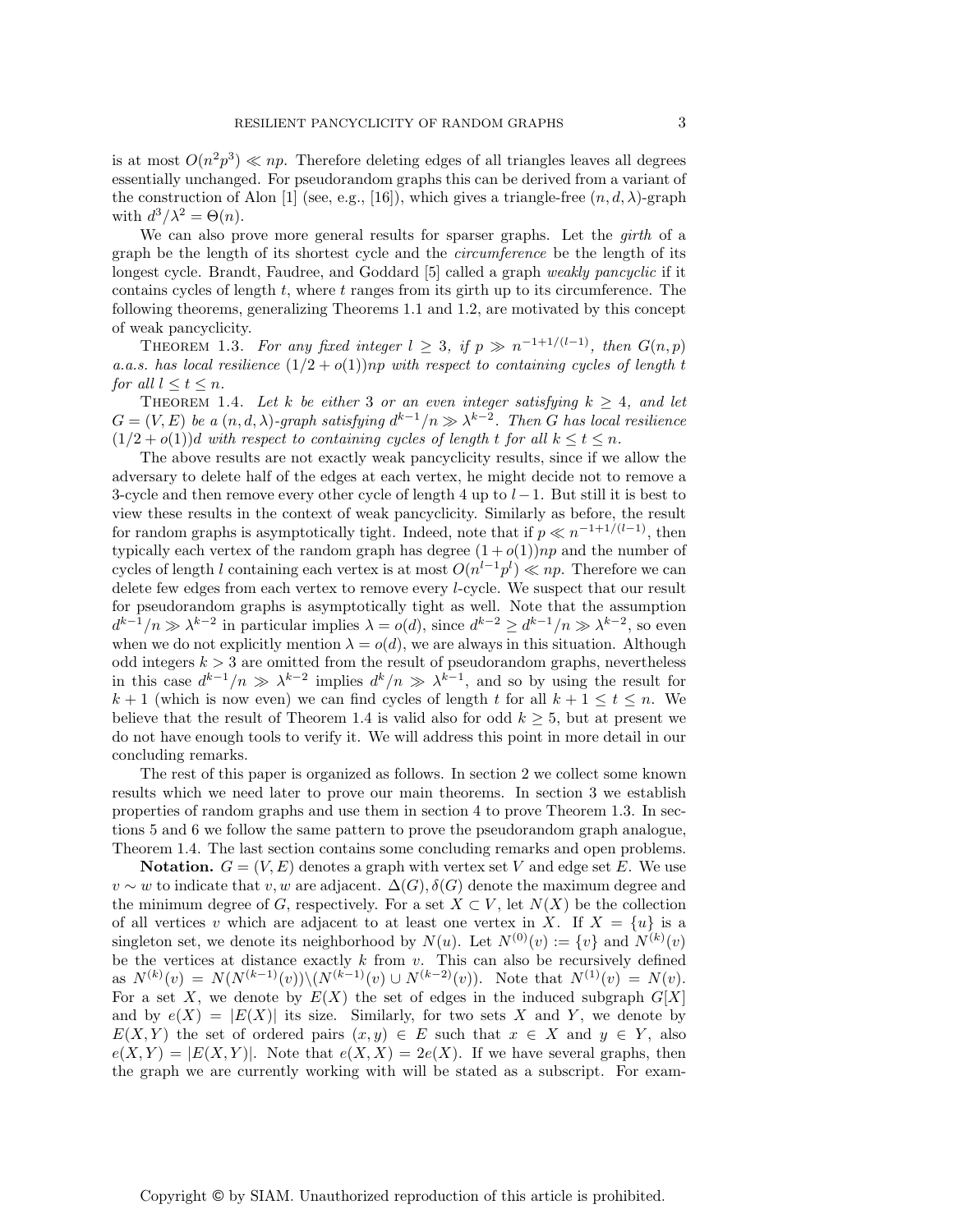ple,  $N_G^{(k)}(v)$  is the kth neighborhood of v in graph G. A cycle of length l is denoted  $C_l$ .

We also utilize the following standard asymptotic notation. For two functions  $f(n)$  and  $g(n)$ , write  $f(n) = \Omega(g(n))$  if there exists a constant  $C > 0$  such that  $\liminf_{n\to\infty} f(n)/g(n) \geq C$ . If there is a subscript such as in  $\Omega_{\epsilon}$ , this means that the constant C may depend on  $\epsilon$ . We write  $f(n) = o(g(n)), f(n) \ll g(n),$  or  $g(n) \gg f(n)$ if  $\limsup_{n\to\infty} f(n)/g(n) = 0$ . Also,  $f(n) = O(g(n))$  if there exists a constant  $C > 0$ such that  $\limsup_{n\to\infty} f(n)/g(n) \leq C$ . Throughout the paper, log denotes the natural logarithm. To simplify the presentation, we often omit floor and ceiling signs whenever these are not crucial and make no attempts to optimize absolute constants involved. We also assume that the order  $n$  of all graphs tends to infinity and therefore is sufficiently large whenever necessary.

**2. Preliminaries.** In this section we collect various results to be used later in the proofs of the theorems.

**2.1. Resilience.** The local resilience of random graphs with respect to being Hamiltonian [20] and containing fixed cycles (see [12], [13], [19]) have been studied before and our arguments for the proof of the main theorems will use these results. The following results about the local resilience of random and pseudorandom graphs with respect to Hamiltonicity were proved in [20].

THEOREM 2.1. For every fixed  $\epsilon > 0$ , if  $p \geq \log^4 n/n$ , then the random graph  $G(n, p)$  *with probability*  $1-o(n^{-1})$  *has local resilience at least*  $(1/2 - \epsilon)np$  *with respect to being Hamiltonian.*

*Remark* 1. The above formulation is stronger than the original statement, since it explicitly states the success probability to be  $1-o(n^{-1})$ . But this conclusion follows from the original argument if one carefully performs the error probability calculations. We will need this stronger estimate on success probability for our application.

During the proof, we will work with graphs that are similar to  $(n, d, \lambda)$ -graphs but are not necessarily regular. The particular graphs we will encounter are graphs  $G = (V, E)$  on *n* vertices that have minimum degree at least  $(1 - \epsilon)d$  and satisfy the constraint

$$
\left| e(X,Y) - \frac{d}{n}|X||Y| \right| \le \lambda \sqrt{|X||Y|} \text{ for all } X, Y \subset V
$$

on the number of edges between sets. We will call such graphs  $(n, \epsilon, d, \lambda)$ *-graphs*. Observe that  $(n, 0, d, \lambda)$ -graphs are a more general/flexible concept than that of  $(n, d, \lambda)$ graphs, as it does not put specific assumptions on graph eigenvalues.

THEOREM 2.2. *Fix*  $\epsilon, \epsilon'$  such that  $0 \leq 5\epsilon' < \epsilon, k \geq 3$ , and let G be an  $(n, \epsilon', d, \lambda)$ *graph satisfying*  $d^{k-1}/n = \omega(n)\lambda^{k-2}$  *for an arbitrary function*  $\omega(n)$  *increasing to infinity.* Then for large enough n, G has local resilience at least  $(1/2 - \epsilon)d$  with *respect to being Hamiltonian.*

*Remark* 2. The theorem above does not appear in the original paper [20], and unfortunately we cannot directly apply the result from Sudakov and Vu. But in fact, they proved a general theorem which can be modified to work under the assumption above. The necessary modification will be given in the appendix.

Next we state the results of Haxell, Kohayakawa, and Luczak (see [12], [13]) about the local resilience of random graphs with respect to containing a fixed cycle  $C_l$ , and of Sudakov, Szab`o, and Vu [19] about the local resilience of pseudorandom graphs with respect to containing a triangle.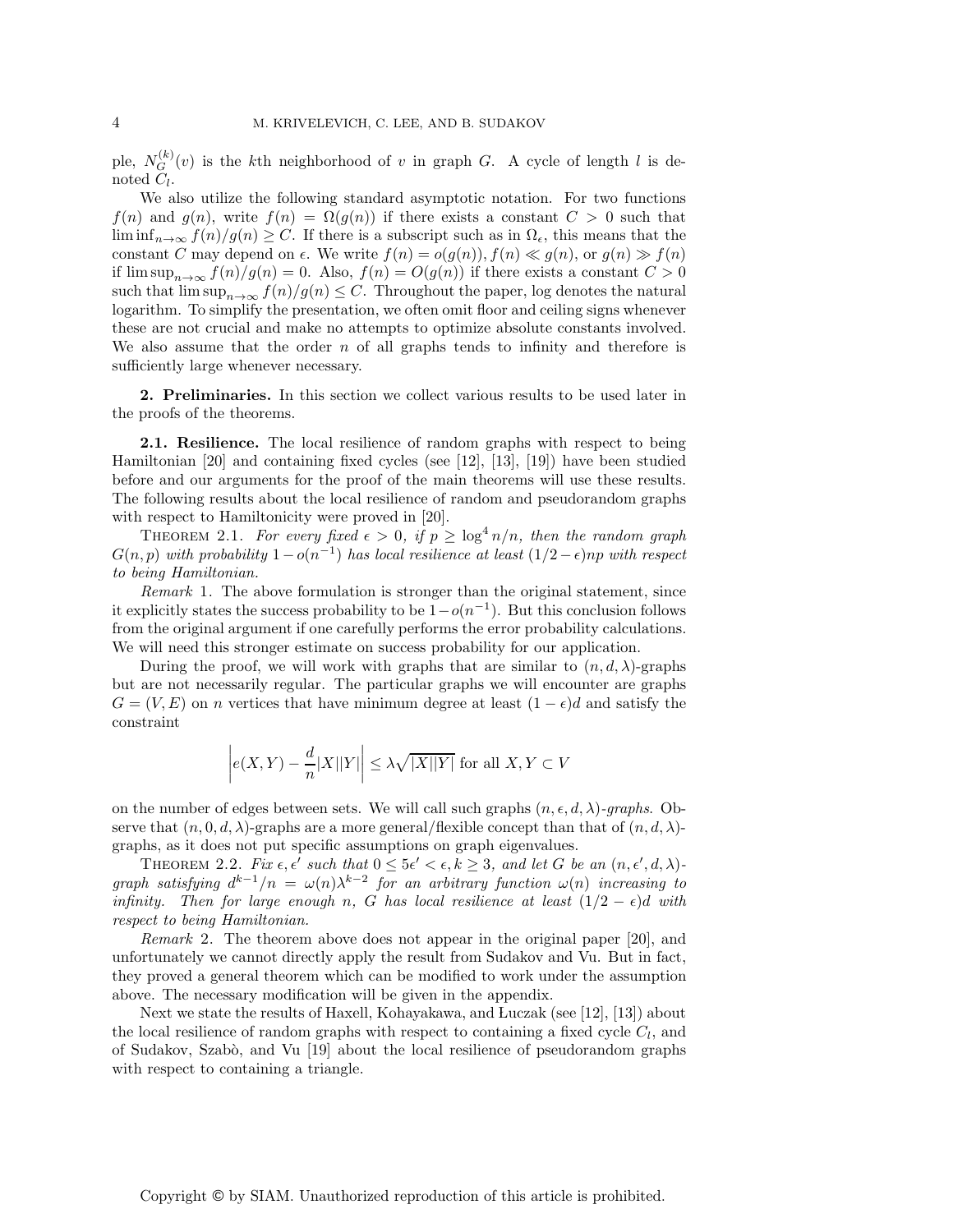THEOREM 2.3. For any fixed integer  $l \geq 3$  and  $\epsilon > 0$ , there exists a constant  $C = C(l, \epsilon)$  *such that if*  $p \geq Cn^{-1+1/(l-1)}$ *, then*  $G(n, p)$  *a.a.s. has local resilience at least*  $(1/2 - \epsilon)$ *np with respect to containing*  $C_l$ *.* 

THEOREM 2.4. Let G be an  $(n, d, \lambda)$ -graph satisfying  $d^2/n \ge \omega(n)\lambda$  for an arbi*trary function*  $\omega(n)$  *tending to infinity. Then G has local resilience*  $(1/2 + o(1))d$  *with respect to containing a triangle.*

*Remark* 3. Both theorems are originally stated in a global resilience form, but for convenience we stated it above in a slightly weaker local resilience form. Also the conclusion of Theorem 2.3 (as stated) for even cycles is weaker than in the original paper.

**2.2. Extremal graph theory.** The following simple but useful lemma allows one to find a large minimum degree subgraph in a graph with large average degree. (See, e.g., [10, Proposition 1.2.2]).

LEMMA 2.5. Let  $G = (V, E)$  be a graph on n vertices with at least  $dn/2$  edges. *Then* G contains a subgraph  $G' \subset G$  with minimum degree at least  $d/2$ .

The next theorem is a classical result by Bondy and Simonovits [4] about even cycles in graphs.

THEOREM 2.6. Let k be a positive integer and  $G = (V, E)$  be a graph on n vertices *satisfying*  $|E| > 90kn^{1+1/k}$ . Then G contains a cycle of length 2k.

We will also need the celebrated Pòsa rotation-extension lemma (see  $[17, Chapter]$ 10, Problem 20]). This lemma will help us in finding long paths in a graph with expansion properties.

LEMMA 2.7. Let  $G = (V, E)$  be a graph such that  $|N(X) \setminus X| \ge 2|X| - 1$  for all  $X ⊂ V$  with  $|X| ≤ t$ . Then for any vertex  $v ∈ V$ , there exists a path of length  $3t - 2$ *in* G *that has* v *as an end point.*

**2.3. Concentration.** The following two well-known concentration results (see, for example [14], Theorems 2.3 and 2.10) will be used several times during the proof. We denote by  $Bi(n, p)$  a binomial random variable with parameters n and p.

THEOREM 2.8 (Chernoff inequality). *If*  $X \sim Bi(n, p)$  *and*  $\epsilon > 0$ *, then* 

$$
P(|X - \mathbb{E}[X]| \ge \epsilon \mathbb{E}[X]) \le e^{-\Omega_{\epsilon}(\mathbb{E}[X])}.
$$

Let m, n, and N be positive integers with  $m, n \lt N$ , let  $X = [N], X' = [n]$ , and let A be a m-element subset of X chosen uniformly at random. Then the distribution of the random variable |A∩X | is called the *hypergeometric distribution* with parameters  $N, n$ , and  $m$ .

THEOREM 2.9. Let X have the hypergeometric distribution with parameters  $N, n$ , *and* m*. Then,*

$$
P(|X - \mathbb{E}[X]| \ge \epsilon \mathbb{E}[X]) \le e^{-\Omega_{\epsilon}(\mathbb{E}[X])}.
$$

**3. Properties of random graphs.** In this section, we establish properties of random graphs to be used later to prove Theorem 1.3.

First we show formally a rather expected monotonicity property—(relative) local resilience with respect to cycles can only grow with the edge probability  $p(n)$ .

PROPOSITION 3.1. Let l be fixed, and let  $p' = p'(n)$  satisfy  $0 < p' \le p \le 1$  and  $np' \gg \log n$ . If  $G(n, p')$  a.a.s. has local resilience at least  $(1/2 - \epsilon/2)np'$  with respect *to containing cycles of length* t *for all*  $l \leq t \leq n$ , *then*  $G(n, p)$  *a.a.s. has local resilience at least*  $(1/2 - \epsilon)$ *np with respect to the same property.*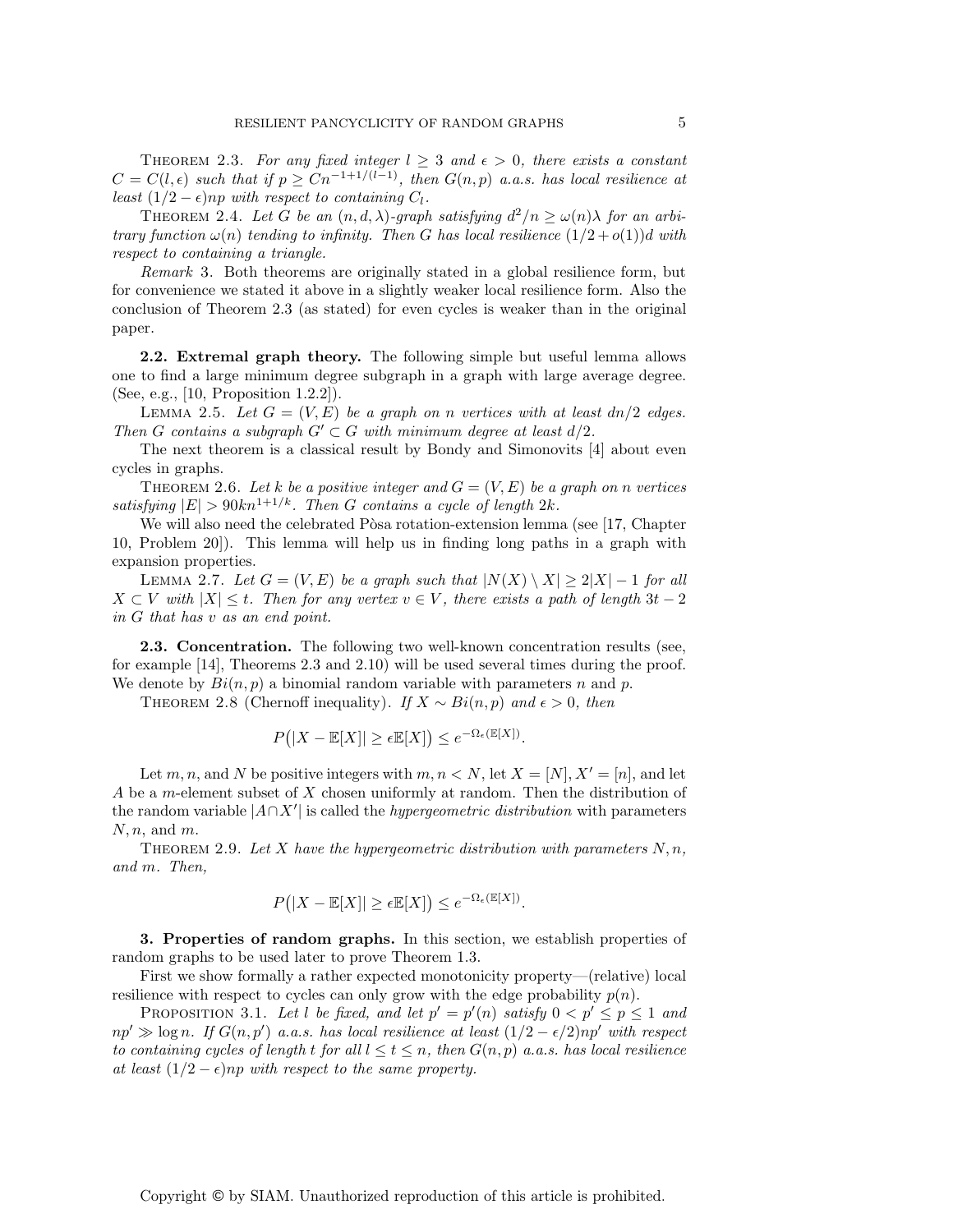*Proof.* Let P be the property of having local resilience at least  $(1/2 - \epsilon/2)np'$  with respect to containing cycles of length t for all  $l \leq t \leq n$ . Define  $q = p'/p$ , and consider the following two-round process of exposing the edges of  $G(n, p')$ . In the first round, every edge appears with probability p (call this graph  $G_1$ ). Then at the second round, every edge that appeared in the first round will remain with probability  $q$  and will be deleted with probability  $1-q$  (call this graph  $G_2$ ). Then  $G_1$  has the same distribution as  $G(n, p)$ , and  $G_2$  has the same distribution as  $G(n, p')$ . By our assumption, we know that  $G_2$  a.a.s. has property P. Now define X to be the event that  $G_1$  satisfies:  $P(G_2 \notin$  $\mathcal{P}(G_1) \geq 1/2$ . Then  $(1/2)P(X) \leq P(G_2 \notin \mathcal{P}) = o(1)$ , and therefore  $P(X) = o(1)$ . Thus a.a.s. in  $G(n, p)$ ,  $P(G_2 \notin \mathcal{P}|G_1) < 1/2$  or, in other words,  $P(G_2 \in \mathcal{P}|G_1) \ge 1/2$ . Let A be the collection of graphs  $G_1 \in G(n, p)$  having this property.

Now given any subgraph H of  $G_1$  with maximum degree at most  $(1/2 - \epsilon)np$ , select every edge with probability q to get a graph  $H'$ . Then by Chernoff inequality, each vertex of H' has maximum degree at most  $(1/2-\epsilon/2)np'$  with probability at least  $1-e^{-\Omega_{\epsilon}(np')} = 1-o(n^{-1})$ . Therefore H' has maximum degree at most  $(1/2-\epsilon/2)np'$ with probability at least  $1 - o(1)$ .

Finally to put things together, condition on the event that  $G_1 = G(n, p) \in \mathcal{A}$ . By the first part of the proof a.a.s.  $G_1 \in \mathcal{A}$ , so if we can prove the claim under this assumption, then we are done. Given a subgraph  $H \subset G_1$  with maximum degree at most  $(1/2 - \epsilon)np$ , sample every edge of  $G_1$  with probability q to obtain subgraphs  $H' \subset G_2 \subset G_1$ . Since  $G_1 \in \mathcal{A}$ , we know that  $P(G_2 \in \mathcal{P}|G_1) \geq 1/2$ , and by the second part of the proof we know that  $P(\Delta(H') \leq (1/2 - \epsilon/2)np') \geq 1 - o(1)$ . Thus, these two events have a nonempty intersection, and therefore it is possible to find subgraphs  $H' \subset G_2 \subset G_1$  such that  $G_2 \in \mathcal{P}$  and  $\Delta(H') \leq (1/2 - \epsilon/2)n p'$ . Then  $G_2 - H'$  (and hence  $G_1 - H$ ) must contain cycles of length t for all  $l \le t \le n$ .

*Remark* 4. Note that there is nothing special about the property of "containing cycles" and, in fact, if for some  $\log n/n \ll p' \leq p$  and  $\alpha > 0$ , we have a monotone increasing graph property Q such that  $G(n, p')$  a.a.s. has local resilience at least  $(\alpha+o(1))np'$  with respect to having property Q, then  $G(n, p)$  a.a.s. has local resilience at least  $(\alpha + o(1))np$  with respect to having property Q.

From now on we may assume that  $p = \check{C}n^{-1+1/(\check{l}-1)}$  instead of  $p \geq Cn^{-1+1/(\check{l}-1)}$ , since if we can prove the theorem under this condition, then we can extend it to the whole range using the previous proposition. Moreover we will assume that the constant  $C$  is large enough without further mentioning.

In the next two lemmas we establish some expansion properties of random graphs. LEMMA 3.2. Fix a positive integer l and  $0 < \epsilon < 1$  and let  $G = (V, E)$  be a *random graph*  $G(n, p)$  *with*  $p = Cn^{-1+1/(l-1)}$ *. Then a.a.s. every subset*  $X \subset V$  *of size*  $|X|$  ≤ (2C)<sup>l-1</sup>n<sup>-1</sup>p<sup>-2</sup> satisfies (1 −  $\epsilon$ )|X|np ≤ |N(X)| ≤ (1 +  $\epsilon$ )|X|np.

*Proof.* Fix a set  $X \subset V$  of size  $|X| \leq (2C)^{l-1}n^{-1}p^{-2}$ . For each  $v \in V$ , let  $Y_v$ be indicator random variable of the event that  $v \in N(X)$ . Since  $|X|p = o(1)$ , we have  $P(Y_v = 1) = 1 - (1 - p)^{|X|} = (1 + o(1))|X|p$ . Consider the random variable  $Y = \sum_{v \in V \backslash X} Y_v = |N(X) \setminus X|$  and note that

$$
\mathbb{E}[Y] = \sum_{v \in V \setminus X} P(Y_v = 1) = (n - |X|)(1 + o(1))|X|p = (1 + o(1))|X|np.
$$

Moreover if  $v \in V \backslash X$ , then the  $Y_v$  are mutually independent, so we can apply the Chernoff inequality to get

$$
P(|Y - \mathbb{E}[Y]| \ge (\epsilon/3)\mathbb{E}[Y]) \le e^{-\Omega_{\epsilon}(\mathbb{E}[Y])}.
$$

Copyright © by SIAM. Unauthorized reproduction of this article is prohibited.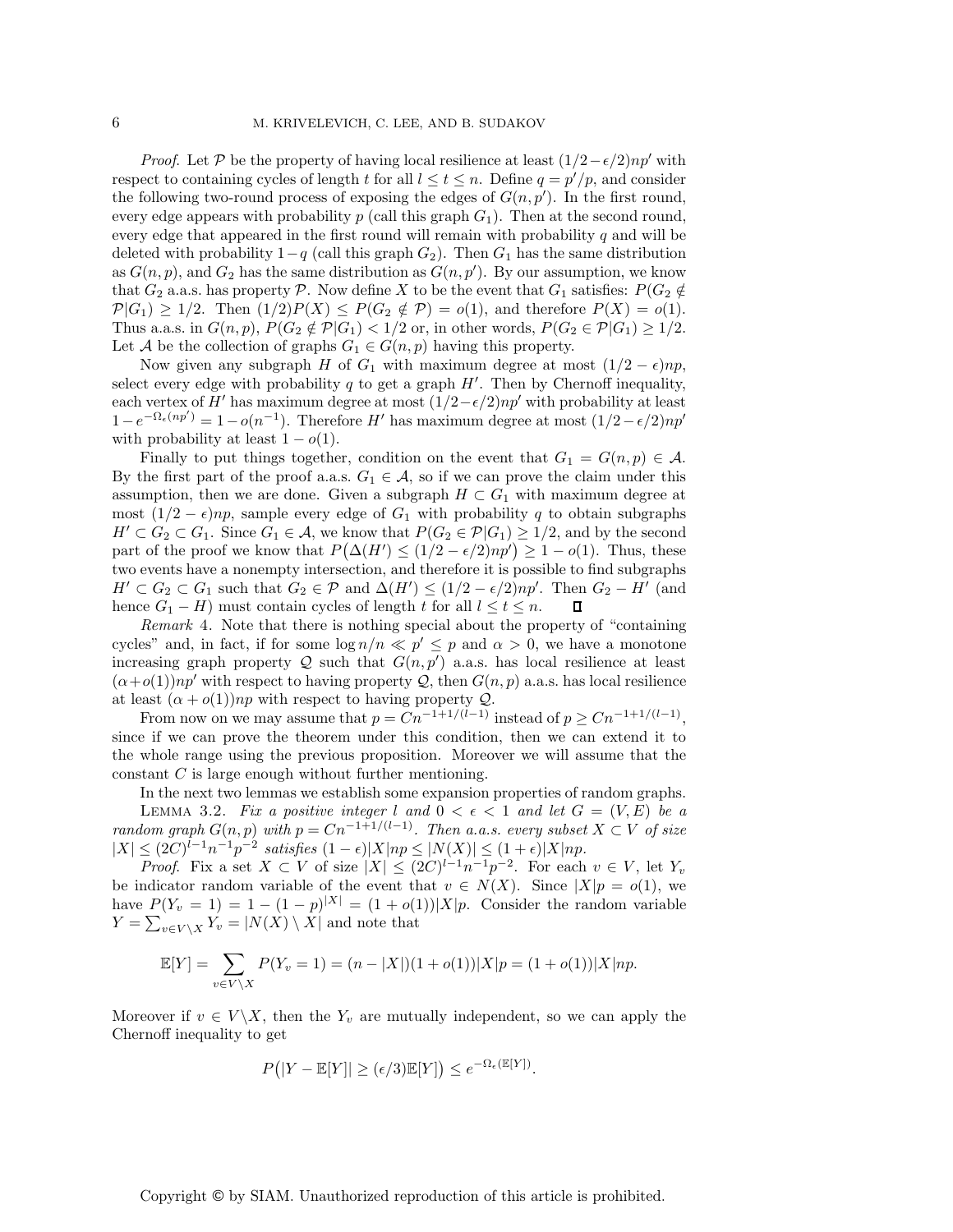Combine this with the estimate on  $\mathbb{E}[Y]$  and we have

$$
P((1 - 2\epsilon/3)|X|np \le Y \le (1 + 2\epsilon/3)|X|np) \ge 1 - e^{-\Omega_{\epsilon}(\mathbb{E}[Y])} = 1 - e^{-\Omega_{\epsilon}(|X|np)}
$$

for large enough n. Finally, note that  $|N(X) - Y| \leq |X| = o(|X|np)$ , and thus for large enough n, we have  $(1 - \epsilon)|X|np \leq |N(X)| \leq (1 + \epsilon)|X|np$  with probability at least  $1 - e^{-\Omega_{\epsilon}(|X|np)}$ .

Taking the union bound over all choices of  $X$ , we get

$$
\sum_{1 \leq |X| \leq (2C)^{l-1}n^{-1}p^{-2}} e^{-\Omega_{\epsilon}(|X|np)} = \sum_{1 \leq k \leq (2C)^{l-1}n^{-1}p^{-2}} {n \choose k} e^{-\Omega_{\epsilon}(knp)}
$$
  

$$
\leq \sum_{1 \leq k \leq (2C)^{l-1}n^{-1}p^{-2}} \left(\frac{en}{k}e^{-\Omega_{\epsilon}(np)}\right)^k
$$
  

$$
\leq \sum_{1 \leq k \leq (2C)^{l-1}n^{-1}p^{-2}} n e^{-\Omega_{\epsilon}(np)} \leq n^2 e^{-\Omega_{\epsilon}(np)} = o(1).
$$

 $\Box$ This implies the assertion of the lemma.

LEMMA 3.3. Fix a positive integer l and  $0 < \epsilon < 1$ , and let  $G = G(n, p)$  be a *random graph with*  $p = Cn^{-1+1/(l-1)}$ . Then a.a.s. G has the following property. If H *is a subgraph of* G *with maximum degree at most*  $(1/2 - \epsilon)np$  *and*  $G' = G - H$ *, then every set* X *with*  $|X| \ge 2^{-l} (np)^{l-2}$  *satisfies*  $|N_{G'}(X)| \ge (1/2 + \epsilon/2)n$ .

*Proof*. It is enough to show that the claim holds for every set X with size exactly  $|X| = 2^{-l} (np)^{l-2}$ . Fix a set X of size  $2^{-l} (np)^{l-2}$  and let  $Y \subset V$  be a set of size  $|Y| \ge$  $(1/2-\epsilon/2)n$  disjoint from X. Then we have  $\mathbb{E}[e_G(X, Y)] = |X||Y|p > 2^{-l-2}(np)^{l-1}$  $2^{-l-2}C^{l-1}n$  and by the Chernoff inequality,

$$
(3.1) \ \ P(|e_G(X,Y) - |X||Y|p| \ge (\epsilon/4)|X||Y|p) < e^{-\Omega_{\epsilon}(|X||Y|p)} \le e^{-\Omega_{\epsilon}(2^{-l-2}C^{l-1}n)}.
$$

Thus with probability at least one minus the right-hand side of (3.1),  $e_G(X, Y) \geq$  $(1 - \epsilon/4)|X||Y|p \ge (\frac{1}{2} - 3\epsilon/4)|X|np$ . Since there are at most  $2^{2n}$  possible choices of the pairs X Y and the right-hand side of  $(3, 1)$  is  $\ll 2^{-2n}$  for large enough C, we a a s the pairs X, Y and the right-hand side of (3.1) is  $\ll 2^{-2n}$  for large enough C, we a.a.s. have  $e_G(X, Y) > (\frac{1}{2} - \epsilon)|X|np$  for every pair  $X, Y$  as above.<br>On the other hand, we know that  $e_H(X, Y) < (1/2 - \epsilon)$ 

On the other hand, we know that  $e_H(X, Y) \leq (1/2 - \epsilon)np|X|$ . Therefore a.s.s.  $e_{G'}(X,Y) \ge e_G(X,Y) - e_H(X,Y) > 0$ . This implies that  $N_{G'}(X) \cap Y \ne \emptyset$  for all Y with  $|Y| \ge (1/2 - \epsilon/2)n$ . Thus  $|N_{G'}(X)| \ge n - (1/2 - \epsilon/2)n = (1/2 + \epsilon/2)n$ . П

We also need the following lemma that proves the expansion property for subgraphs of  $G(n, p)$  with large minimum degree.

LEMMA 3.4. *If*  $p = Cn^{-1+1/(l-1)}$  *and*  $\epsilon' > 0$  *then a.a.s. every subgraph*  $G'$  ⊂  $G(n, p)$  with minimum degree at least  $\epsilon'$ np satisfies the following expansion property. For all  $X \subset V$  with  $|X| \leq \frac{1}{80} \epsilon' n$ ,  $|N_{G'}(X) \setminus X| \geq 2|X|$ .<br>*Proof* Assume to the contrary that there exists a set

*Proof.* Assume to the contrary that there exists a set  $X \subseteq V$  such that  $|X| \leq \frac{1}{80} \epsilon' n$ <br> $|N_{Cl}(X) \setminus X| < 2|X|$  and let  $Y = X \cup N_{Cl}(X)$  so that  $|Y| < 3|X| < \frac{1}{2} \epsilon' n$ . Then and  $|N_{G'}(X)\setminus X| < 2|X|$ , and let  $Y = X \cup N_{G'}(X)$  so that  $|Y| \leq 3|X| \leq \frac{1}{20}\epsilon'n$ . Then<br>by the minimum degree condition, we know that  $e_{G'}(Y) > 1 |X|\epsilon'_{mn} > 1 |Y|\epsilon'_{mn}$ . Now by the minimum degree condition, we know that  $e_{G'}(Y) \geq \frac{1}{2}|X|\epsilon'np \geq \frac{1}{8}|Y|\epsilon'np$ . Now we will estimate the probability that such event can bannen for a set Y with  $|Y| = a$ . we will estimate the probability that such event can happen for a set Y with  $|Y| = a$ . We can restrict the range to  $\epsilon' np \le a \le \frac{1}{20} \epsilon' n$ , since G' has minimum degree at least  $\epsilon' nn$ . The probability that there exists a set of size q which spans at least  $\frac{1}{2} \alpha \epsilon' nn$  $\epsilon' np$ . The probability that there exists a set of size a which spans at least  $\frac{1}{8} a \epsilon' np$ edges is

$$
\binom{n}{a} \binom{a(a-1)/2}{a\epsilon'np/8} p^{\epsilon'anp/8} \le \left(\frac{en}{a}\right)^a \left(\frac{4ea}{\epsilon'np}\right)^{\epsilon'anp/8} p^{\epsilon'anp/8} = \left(\frac{en}{a} \left(\frac{4ea}{\epsilon'n}\right)^{\epsilon'np/8}\right)^a
$$

$$
\ll \left(\left(\frac{e}{4}\right)^{\epsilon'np/8}\right)^a \ll n^{-2}.
$$

Copyright © by SIAM. Unauthorized reproduction of this article is prohibited.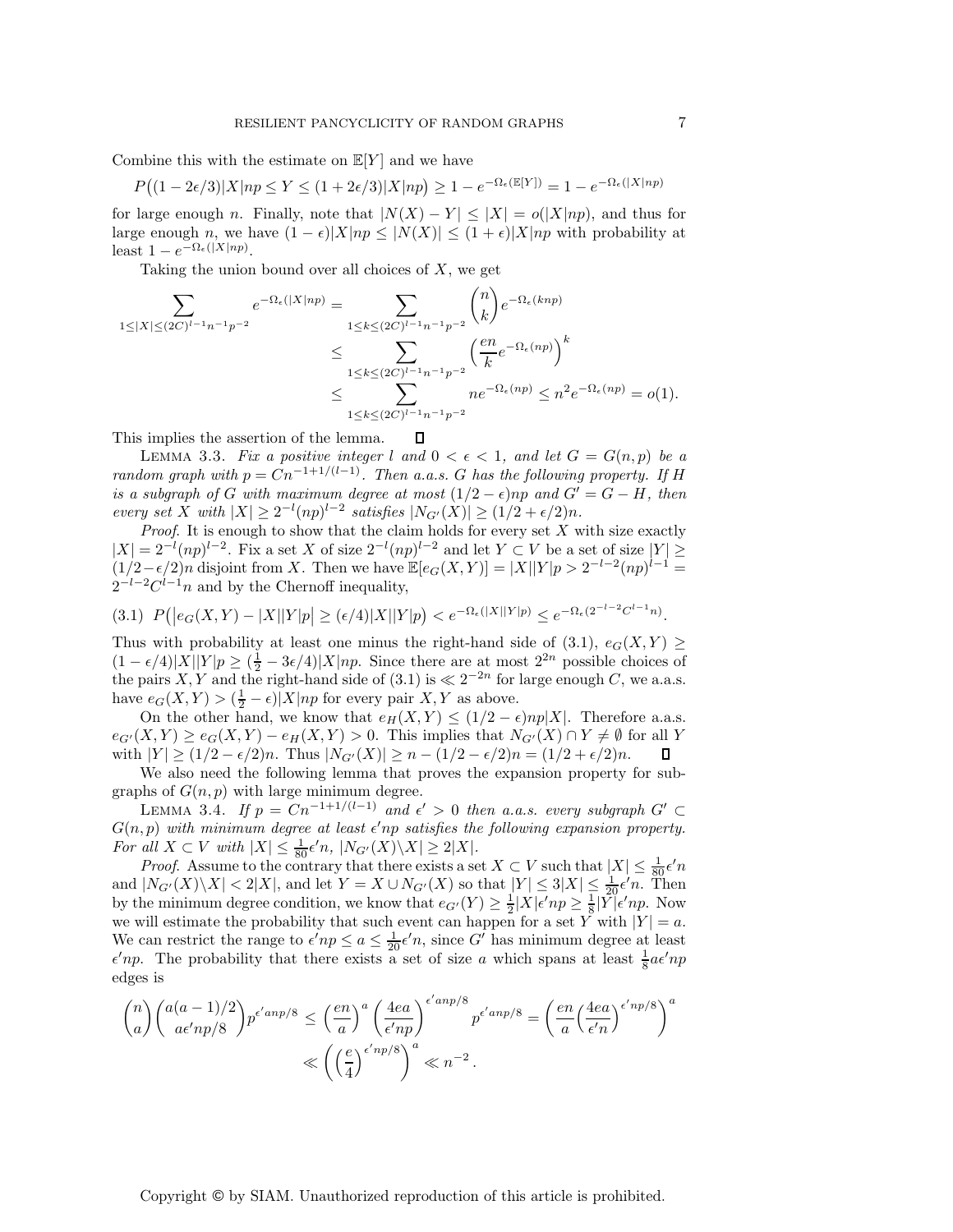Summing over all  $\epsilon'np \leq a \leq \frac{1}{20}\epsilon'n$ , we get that the probability that there is a set violating the assertion of the lemma is  $\rho(1)$ . violating the assertion of the lemma is  $o(1)$ .

**4. Proof of Theorem 1.3.** In this section we prove Theorem 1.3. First we need an additional lemma which gives us more properties of a random graph with deleted edges.

LEMMA 4.1. *For every integer*  $l \geq 3$  *and*  $\epsilon > 0$  *there exists*  $C = C(\epsilon)$  *such that if*  $p = Cn^{-1+1/(l-1)}$ *, then*  $G = G(n, p)$  *a.a.s. has the following properties. Let* H *be a subgraph of* G *with maximum degree at most*  $(\frac{1}{2} - \epsilon)np$ ,  $G' = G - H$ , and  $v \in V$ ; then

- (a) for every  $1 \leq i \leq l-2$ ,  $2^{-i}(np)^i \leq |\overline{N}_{G'}^{(i)}(v)| \leq (1+\epsilon)^i (np)^i$ .
- (b)  $|N_{G'}^{(l-1)}(v)| \geq (\frac{1}{2} + \frac{\epsilon}{3})n.$
- (c) for every vertex  $w \in V$  whose distance from v is at least  $l-2$ ,  $|N_G^{(l-2)}(v) \cap$  $|N_G(w)| \leq \log n$ .

*Proof.* Let v be a vertex of G, and for simplicity of notation let  $Y_j = N_{G'}^{(j)}(v)$  for  $j = 1, \ldots, l - 2.$ 

(a) By using induction we will show that  $2^{-i}(np)^i \leq |Y_i| \leq (1+\epsilon)^i(np)^i$  for all  $1 \leq i \leq l-2$ . For the initial case  $i = 1$  by Lemma 3.2, we have  $|Y_1| \leq |N_G^{(1)}(v)| \leq$  $(1 + \epsilon)np$ . By the same lemma, we also know that  $|N_G^{(1)}(v)| \ge (1 - \epsilon)np$ . Therefore  $|Y_1| \ge |N_G^{(1)}(v)| - |N_H^{(1)}(v)| \ge np/2$ . Now assume that we have established the claim up to some  $i \leq l-3$ , and let us look at the case  $i+1$ . First notice  $(1+\epsilon)^{l-3}(np)^{l-3} \leq$  $(2C)^{l-1}n^{-1}p^{-2}$  so that we can apply Lemma 3.2. Then the upper bound easily follows, as  $|Y_{i+1}| \leq |N_G(Y_i)| \leq (1+\epsilon)n|Y_i| \leq (1+\epsilon)^{i+1}(np)^{i+1}$  by that lemma and the inductive hypothesis. To obtain the lower bound, we use that  $|N_H(Y_i)| \leq \Delta(H)|Y_i|$ and that  $|N_G(Y_i)| \ge (1 - \epsilon/2)np|Y_i|$  by Lemma 3.2 (where we substitute  $\epsilon/2$  instead of  $\epsilon$ ). Therefore

$$
|N_{G'}(Y_i)| \ge |N_G(Y_i)| - |N_H(Y_i)| \ge (1 - \epsilon/2)np|Y_i| - (1/2 - \epsilon)np|Y_i| = (1/2 + \epsilon/2)np|Y_i|.
$$

Recall the recursive formula  $Y_{i+1} = N_{G'}(Y_i) - Y_i - Y_{i-1}$ . By the inductive hypothesis, it is easy to check that  $|Y_{i-1}| = o(|Y_i|)$ . Thus

 $|Y_{i+1}| \geq |N_{G'}(Y_i)| - |Y_i| - |Y_{i-1}| \geq (1/2 + \epsilon/2)np|Y_i| - o(np|Y_i|) \geq 2^{-i-1}(np)^{i+1}$ ,

which completes the proof of the first part.

(b) By part (a) we have  $2^{-l+2}(np)^{l-2} \leq |Y_{l-2}| \leq (1+\epsilon)^{l-2}(np)^{l-2}$  and  $|Y_{l-3}| \leq$  $(1 + \epsilon)^{l-3}(np)^{l-3}$ . Apply Lemma 3.3 to get  $|N_{G'}(Y_{l-2})| \ge (1/2 + \epsilon/2)n$ . Then

$$
|Y_{l-1}| \geq |N_{G'}(Y_{l-2})| - |Y_{l-2}| - |Y_{l-3}| \geq (1/2 + \epsilon/2)n - (2np)^{l-2},
$$

and therefore for large enough n,  $|Y_{l-1}| \ge (1/2 + \epsilon/3)n$ .<br>
(c) Condition on the event that  $|N_G^{(i)}(v)| \le (1 + \epsilon)^i (np)^i$  for all  $i = 0, ..., l-2$ , and let  $X = \bigcup_{i=0}^{l-3} N_G^{(i)}(v)$ . Notice that so far we exposed only the edges inside  $G[X]$ and the edges connecting X to  $N_G^{(l-2)}(v)$ . Therefore for any vertex  $w \notin X$  which is at distance at least  $l-2$  from v, the edges between w and  $N_G^{(l-2)}(v)$  are not yet exposed. Thus we can bound the probability that w has degree at least  $\log n$  in  $N_G^{(l-2)}(v)$  as follows:

$$
\binom{|N_G^{(l-2)}(v)|}{\log n} p^{\log n} < \left(\frac{e|N_G^{(l-2)}(v)|p}{\log n}\right)^{\log n} < \left(\frac{e2^{l-2}(np)^{l-2}p}{\log n}\right)^{\log n} \\
 = \left(\frac{e2^{l-2}C^{l-1}}{\log n}\right)^{\log n}.
$$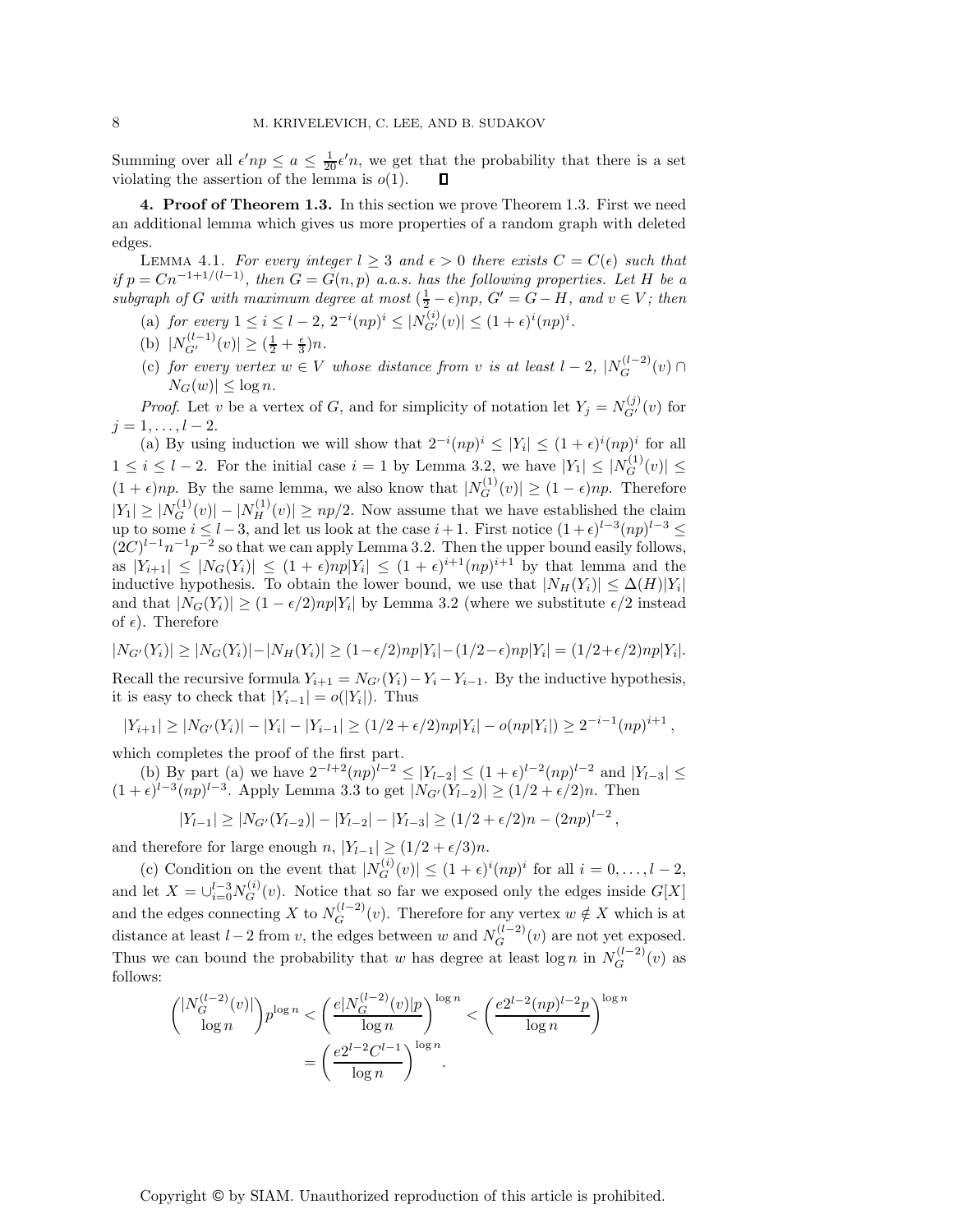Since the last estimate is  $o(n^{-2})$ , a.a.s. every pair of vertices as above satisfies the claim.

Now we are ready to prove Theorem 1.3. First we restate it in a more accurate and general form.

THEOREM 4.2. *For every*  $\epsilon > 0$  *there exists* C *such that if*  $p \geq Cn^{-1+1/(l-1)}$ *, then*  $G(n, p)$  *almost surely has local resilience at least*  $(1/2 - \epsilon)np$  *with respect to being pancyclic.*

*Proof.* By Proposition 3.1 we may assume that  $p = Cn^{-1+1/(l-1)}$ , where C is taken to be the maximal of the corresponding constants in Theorem 2.3 and Lemma 4.1. Let  $G = G(n, p)$ , H be a subgraph of maximum degree  $\Delta(H) \leq (\frac{1}{2} - \epsilon)np$ , and  $G' = G - H$ . The proof consists of three parts. In each part we will show the existence  $G' = G - H$ . The proof consists of three parts. In each part we will show the existence of short, medium length, and long cycles, respectively, in G .

**Short cycles.** The existence of cycles of length l to  $2l - 2$  in G' is a direct corollary of Haxell, Kohayakawa, and Luczak's Theorem 2.3.

**Medium length cycles.** Now we show the existence of cycles of length  $2l - 1$ up to  $\frac{1}{320} \epsilon n$ . Fix a vertex  $v \in V$ , and let  $Y = N_{G'}^{(l-1)}(v)$ . Then by Lemma 4.1 part (b), a.a.s.  $|Y| \ge (\frac{1}{2} + \epsilon/3)n$ . By applying the Chernoff inequality and then taking the union bound over sets Y of appropriate sizes, we know that a a s  $e_G(Y)$ taking the union bound over sets  $Y$  of appropriate sizes, we know that a.a.s.  $e_G(Y) \geq$  $(1 - \epsilon/6)$  $\binom{|Y|}{2} p \ge \frac{1}{4} |Y| np$ . And by the restriction on the maximum degree of H, we know that  $e_H(Y) \le \frac{1}{4} (\frac{1}{4} - \epsilon) |Y| np$ . Therefore know that  $e_H(Y) \leq \frac{1}{2}(\frac{1}{2} - \epsilon)|Y|np$ . Therefore

$$
e_{G'}(Y) \ge e_G(Y) - e_H(Y) \ge \frac{1}{2}\epsilon|Y|np \ge \frac{1}{4}\epsilon n^2p.
$$

Thus by Lemma 2.5, we can find a subgraph  $G_1 \subset G'[Y]$  with minimum degree at least  $\frac{1}{4} \epsilon np$ . Fix any vertex  $v_{l-1} \in V(G_1)$ , and let  $v_i \in N_{G'}^{(i)}(v)$  for  $i = 1, ..., l-2$ <br>be the vertices of a path  $v_{l+1}v_{l+2}$  in  $G'$  from  $v_{l+1}$  to  $v_{l+1}$ . Delete every vertex in be the vertices of a path  $vv_1v_2 \ldots v_{l-1}$  in G' from v to  $v_{l-1}$ . Delete every vertex in  $N_{G'}^{(l-2)}(v_1) \cap N_{G'}^{(l-1)}(v) \subset N_{G'}^{(l-1)}(v)$  except  $v_{l-1}$  from  $G_1$  to obtain  $G_2$ . Then by Lemma  $A_1$  has the  $G_1$  is 4.1 part (c),  $\delta(G_2) \geq \delta(G_1) - \log n$ , and so for large enough n,  $G_2$  has minimum degree at least  $\frac{1}{8} \epsilon np$ . Now by Lemma 3.4,  $G_2$  has the property that every subset X of size  $|X| < \frac{1}{2} \epsilon n$  satisfies  $|N_G(X)| |X| > 2|X|$ . Therefore by Posa's rotation-extension  $|X| \leq \frac{1}{640} \epsilon n$  satisfies  $|N_{G_2}(X) \setminus X| \geq 2|X|$ . Therefore by Pòsa's rotation-extension<br>Lemma 2.7 we can find a path P of length at least  $\frac{1}{\epsilon} \epsilon n$  starting at  $v_{\ell-1}$  inside Lemma 2.7, we can find a path P of length at least  $\frac{1}{320}$  en starting at  $v_{l-1}$  inside<br>  $G_2$  Let this path be  $P = v_{l-1}w_l$ , we where  $\epsilon' \ge \frac{1}{20}\epsilon$  Finally observe that for  $G_2$ . Let this path be  $P = v_{l-1}w_1 \dots w_{\epsilon'n}$ , where  $\epsilon' \geq \frac{1}{320} \epsilon$ . Finally observe that for any vertex  $w_t(t > 0)$ , there is a path  $vz_1z_2...z_{l-2}w_t$  in G' such that  $z_j \in N_G^{(j)}(v)$ for  $j = 1, \ldots l - 2$ . Moreover since we deleted vertices that can be reached from  $v_1$ ,  $v_j \neq z_j$  for all  $1 \leq j \leq l-2$ . Thus we have a cycle  $vv_1 \dots v_{l-1}w_1 \dots w_t z_{l-2} \dots z_1 v$ , which has length  $t + 2l - 2$ . Since t can be arbitrarily chosen in the range  $1 \le t \le \epsilon' n$ , we are done with the second part of the proof.

**Long cycles.** Let  $\alpha = \frac{1}{320} \epsilon$ . In this part we will show how to find all cycles of length from  $\alpha n$  to n in G'. For a fixed integer  $n^*$  satisfying  $\alpha n \leq n^* \leq n$ , choose uniformly at random  $n^*$  vertices  $V^*$  out of V, and let  $G^* = G[V^*], H^* = H[V^*].$ Let  $\mathcal P$  be the graph property of a graph on  $n^*$  vertices having local resilience at least  $(1/2 - \epsilon/2)n^*p$  with respect to Hamiltonicity. We claim that with probability  $1-o(n^{-1}), P(G^* \in \mathcal{P}|G) \geq 1/2.$  First note that  $G^*$  has distribution  $G(n^*,p)$  and apply Sudakov and Vu's Theorem 2.1 to get  $P(G^* \notin \mathcal{P}) = o(n^{-1})$ . Let A be the event in the probability space  $G(n, p)$  such that  $P(G^* \notin \mathcal{P}|G) \geq 1/2$ . Then we have  $(1/2)P(A) \leq P(G^* \notin \mathcal{P}) = o(n^{-1}).$  Therefore  $P(A) = o(n^{-1})$ , or, in other words,  $P(G^* \in \mathcal{P}|G) \geq 1/2$  with probability at least  $1 - o(n^{-1})$ . Let  $\mathcal{A}_{n^*}$  be the collection of graphs G having this property.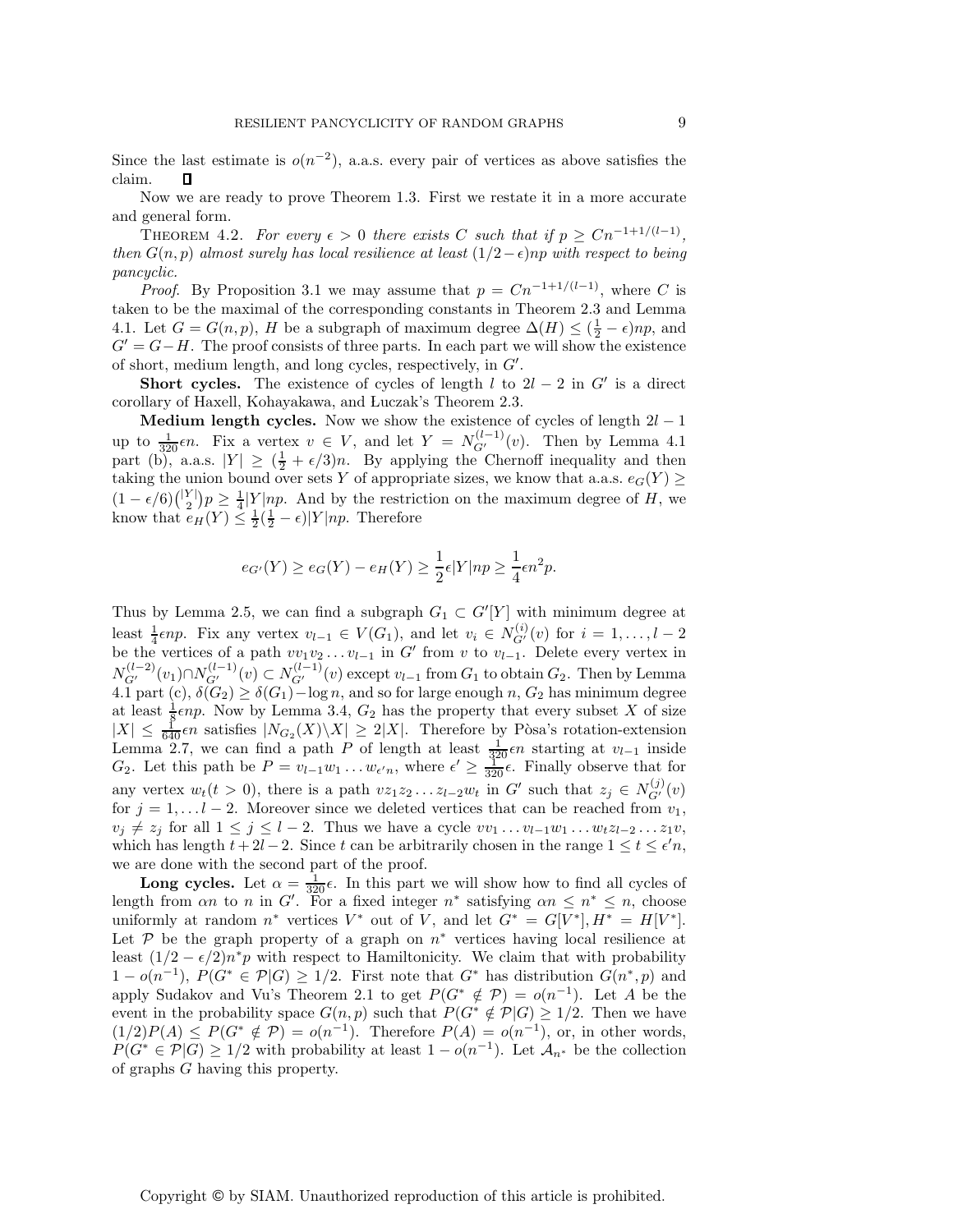On the other hand, observe that the degree of a vertex in  $H^*$  follows the hypergeometric distribution, and thus we can apply Lemma 2.9. Hence for a vertex  $v \in V^*,$ 

$$
P(|\deg_{H^*}(v) - (1/2 - \epsilon)n^*p| \ge \epsilon n^*p/2) \le e^{-\Omega_{\epsilon}(n^*p)} \le e^{-\Omega_{\epsilon}(np)};
$$

thus a.a.s. every vertex in  $V^*$  has degree at most  $(1/2 - \epsilon/2)n^*p$  in  $H^*$ . We can conclude that if  $G \in \mathcal{A}_{n^*}$ , then there exists a set  $V^*$  of size  $n^*$  such that  $G^* \in \mathcal{P}$  and  $\Delta(H^*) \leq (1/2 - \epsilon/2)n^*p$ . This gives a Hamilton cycle inside  $G^* - H^*$ , which is a cycle of length  $n^*$  inside  $G' = G - H$ .

Finally note that since  $G \in \mathcal{A}_{n^*}$  with probability at least  $1 - o(n^{-1})$ , cycles of length  $n^*$  exist with probability at least  $1 - o(n^{-1})$  for any fixed  $n^*$  by the previous observation. Therefore by taking the union bound, we can see that a.a.s.  $G'$ simultaneously contains cycles of length  $n^*$  for all  $\alpha n \leq n^* \leq n$ . This concludes the proof. П

**5. Properties of pseudorandom graphs.** In this section we collect properties of pseudorandom graphs, which we will use later to prove Theorem 1.4. The main fact that we use about  $(n, d, \lambda)$ -graphs is the following formula established by Alon (see, e.g., [16]) which connects between eigenvalues and edge distribution.

LEMMA 5.1. *If*  $G = (V, E)$  *is an*  $(n, d, \lambda)$ *-graph, then for any*  $X, Y \subset V$  *we have* 

$$
\Big| e(X,Y) - \frac{d}{n} |X||Y| \Big| \leq \lambda \sqrt{|X||Y|}.
$$

As in section 3 we will prove several lemmas that establish some expansion properties of pseudorandom graphs. These lemmas correspond to Lemma 3.2, Lemma 3.3, and Lemma 3.4 in the random graph case.

LEMMA 5.2. Let  $\epsilon, \epsilon'$  be such that  $0 \leq 5\epsilon' < \epsilon, k \geq 3$ , and let  $G = (V, E)$  be *an*  $(n, \epsilon', d, \lambda)$ -graph with  $d^{k-1}/n = \omega(n)\lambda^{k-2}$ , where  $\omega(n) \to \infty$ . Then G has the *following property.* If H is a subgraph of G with  $\Delta(H) \leq (1/2 - \epsilon)d$  and  $G' = G - H$ , *then every set* X *with*  $|X| \le \epsilon n/4$  *satisfies*  $|N_{G'}(X)| \ge \min(\epsilon n/2, \frac{d^2}{4\lambda^2} |X|)$ *. Proof* Let  $Y = N_{G'}(X)$  and assume that  $|Y| \le \epsilon n/2$  as otherwise w

*Proof.* Let  $Y = N_{G'}(X)$ , and assume that  $|Y| \leq \epsilon n/2$  as otherwise we are done. Since G' has minimum degree at least  $(1 - \epsilon')d - \Delta(H) \ge (1 - \epsilon')d - (1/2 - \epsilon)d \ge$  $(1/2+4\epsilon/5)d$ , we have

$$
e_{G'}(X,Y) \ge (1/2 + 4\epsilon/5)d|X| - 2e_G(X) \ge (1/2 + 4\epsilon/5)d|X| - (d|X|^2/n + \lambda|X|)
$$
  
(5.1) 
$$
\ge (1/2 + 4\epsilon/5)d|X| - (\epsilon d/4 + \lambda)|X| \ge (1/2 + \epsilon/2)d|X|.
$$

On the other hand, since  $|Y| \leq \epsilon n/2$ , we have

(5.2) 
$$
e_G(X,Y) \le \frac{d|X||Y|}{n} + \lambda \sqrt{|X||Y|} \le (\epsilon/2)d|X| + \lambda \sqrt{|X||Y|}.
$$

Therefore by (5.1), (5.2), and  $e_{G'}(X,Y) \le e_G(X,Y)$  we have  $(1/2 + \epsilon/2)d|X| \le$  $(\epsilon/2)d|X| + \lambda\sqrt{|X||Y|}$  which implies  $|Y| \geq \frac{d^2}{4\lambda^2}|X|$ .  $\Box$ <br>
LEMMA 5.3. *Let*  $k \geq 3$ , and let  $G = (V, E)$  be an  $(n, \epsilon', d, \lambda)$ -graph with  $d^{k-1}/n =$ 

 $\omega(n)\lambda^{k-2}$ , where  $\omega(n)$  → ∞. Then for any function  $\delta = \delta(n)$  such that  $1 \ll \delta \ll$  $d^2/\lambda^2$ , G has the following property. If H is a subgraph of G with  $\Delta(H) \leq (1/2 - \epsilon)d$ and  $G' = G - H$ , then every set X with  $|X| \geq \delta(\lambda^2/d^2)n$  satisfies  $|N_{G'}(X)| \geq$  $(1/2 + \epsilon/2)n$ .

*Proof.* We have only to verify this for sets of size exactly  $\delta(\lambda^2/d^2)n$ , so assume for the contrary that there exists  $X \subset V$  of size  $|X| = \delta(\lambda^2/d^2)n$  which has  $|N_{G'}(X)| <$ 

Copyright © by SIAM. Unauthorized reproduction of this article is prohibited.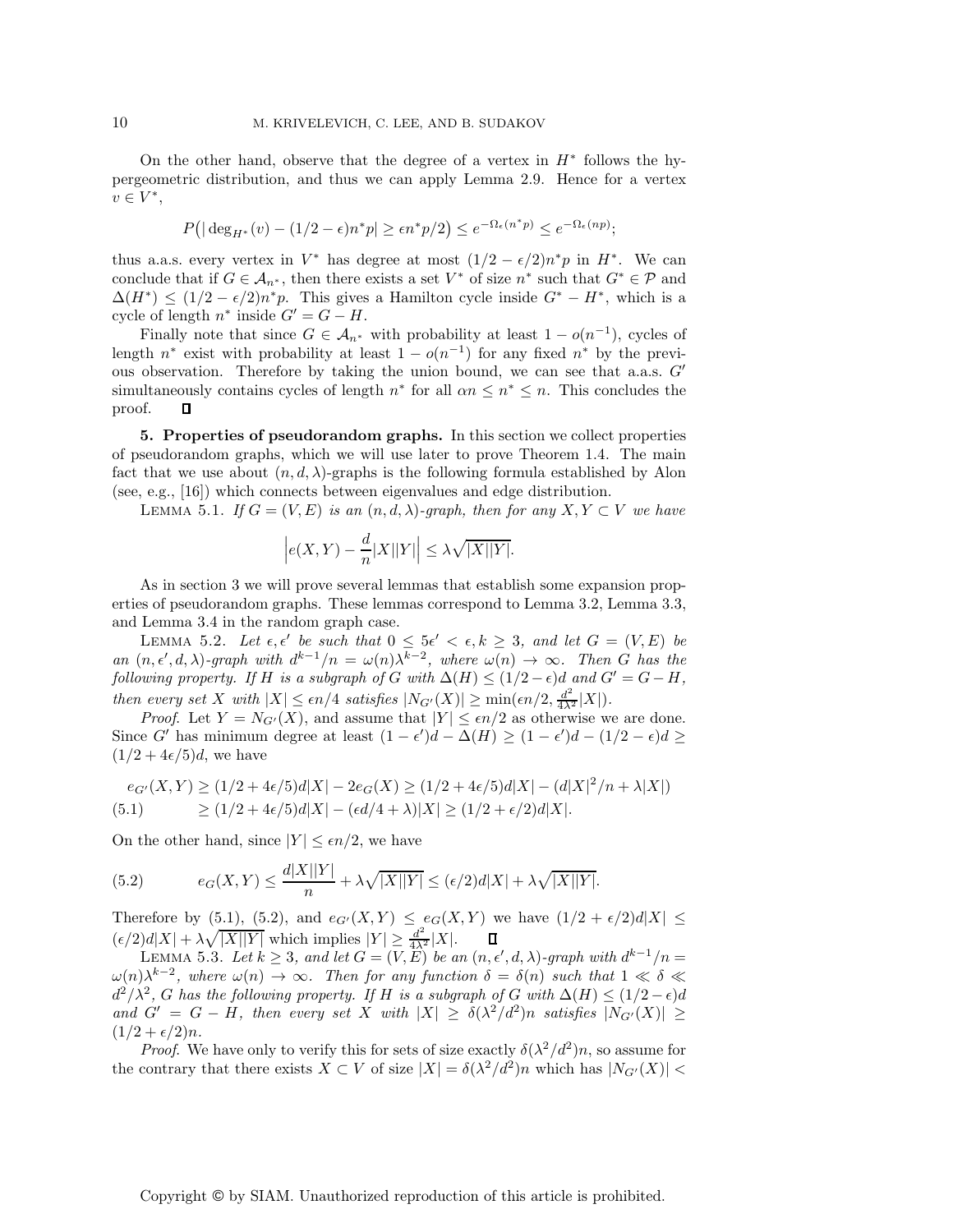$(1/2 + \epsilon/2)n$  and define  $Y = V \setminus (X \cup N_{G'}(X))$ . Since  $|X| = o(n)$ , we have  $|Y| >$  $(1/2 - 2\epsilon/3)n$ . Therefore by Lemma 5.1,

$$
e_G(X,Y) \ge (d|X||Y|)/n - \lambda \sqrt{|X||Y|} \ge (1/2 - 2\epsilon/3)\delta(\lambda^2/d)n - \sqrt{\delta}(\lambda^2/d)n
$$
  
>  $(1/2 - \epsilon)\delta(\lambda^2/d)n$ .

Here we used that  $\delta \gg 1$ , and hence  $\delta^{-1/2} \leq \epsilon/3$ . On the other hand, by the maximum degree restriction,  $e_H(X, Y) \leq (1/2 - \epsilon)d|X| = (1/2 - \epsilon)\delta(\lambda^2/d)n$ . But since there are no edges between X and Y, we must have  $0 = e_{G'}(X,Y) \ge e_G(X,Y) - e_H(X,Y) > 0$ , which gives us a contradiction. O

The next lemma proves expansion property for subgraphs of  $(n, d, \lambda)$ -graphs with large minimum degree.

LEMMA 5.4. Let  $G = (V, E)$  be an  $(n, d, \lambda)$ -graph with  $\lambda = o(d)$ , and let G' be a *subgraph of* G with  $\delta(G') \geq \epsilon d$  *for some fixed constant*  $\epsilon > 0$ . Then every  $X \subset V(G')$ *with*  $|X| \leq \epsilon n/10$  *satisfies*  $|N(X) \setminus X| \geq 2|X|$ *.* 

*Proof.* Assume to the contrary that there exists a set  $X \subset V(G')$  with  $|X| \leq \epsilon n/10$ and  $|N(X)\setminus X| < 2|X|$ . Let  $A = X \cup N(X)$  and note that  $|A| < 3|X|$ . Then by Lemma 5.1,

$$
e_G(A) = e_G(A, A)/2 \le d/(2n)|A|^2 + (\lambda/2)|A| \le |X| (9\epsilon d/10 + 3\lambda)/2.
$$

On the other hand, since G' has minimum degree at least  $\epsilon d$ , we have

$$
e_G(A) \ge e_{G'}(A) \ge |X| \epsilon d/2,
$$

which is a contradiction, since  $\lambda = o(d)$ .  $\Box$ 

**6. Proof of Theorem 1.4.** In this section we prove Theorem 1.4. As in the random graph case, we need an additional lemma which gives us more properties of a pseudorandom graph with deleted edges.

LEMMA 6.1. *Fix*  $\epsilon > 0, k \geq 3$ , and let  $G = (V, E)$  be an  $(n, d, \lambda)$ -graph with  $d^{k-1}/n = \omega(n)\lambda^{k-2}$ , where  $\omega(n) \to \infty$ . Let H be a subgraph of G with  $\Delta(H) \leq$  $(1/2 - \epsilon)d$ ,  $G' = G - H$ , and  $v \in V$ . Then there exist  $l, 1 \leq l \leq \lfloor (k-1)/2 \rfloor$  and sets  $X_i(v)$ ,  $Y_i(v)$  *for*  $i = 0, 1, \ldots, l$  *such that* 

- (a)  $X_0(v) = Y_0(v) = \{v\}, X_i(v) \cap Y_i(v) = \emptyset, |X_i(v)| = |Y_i(v)|$  for all  $i \neq 0$ ;
- (b)  $|X_{i+1}(v)| \ge \frac{d^2}{16\lambda^2} |X_i(v)|$ ,  $|Y_{i+1}(v)| \ge \frac{d^2}{16\lambda^2} |Y_i(v)|$  *for all*  $i = 1, \ldots, l-2$  *and*  $|X_i(v)| = |Y_i(v)| \le (\epsilon/(8k))n$  *for all*  $i = 0, 1, \ldots, l$ *;*
- (c) *Let*  $Z_i(v) = \bigcup_{j=0}^{i} (X_j(v) \cup Y_j(v))$ *. Then*  $X_{i+1}(v) \subset N_{G'}(X_i(v))\setminus Z_i(v)$  *and*<br> $Y_{i+1}(v) \subset N_{G'}(X_i(v))\setminus Z_i(v)$  *for all*  $0 \le i \le l-1$ **:**  $Y_{i+1}(v) \subset N_{G'}(Y_i(v)) \setminus Z_i(v)$  for all  $0 \le i \le l-1$ ;<br> $Y(u) = Y(u) \setminus S(1^2 / J^2)$  for some function
- (d)  $|X_l(v)| = |Y_l(v)| \geq \delta(\lambda^2/d^2)n$  *for some function*  $\delta = \delta(n) \to \infty$ *.*

*Proof.* Let  $\delta = \delta(n) = \min(d/\lambda, (\omega(n))^{1/2})$  and note that indeed  $\delta \to \infty$ . Given a vertex  $v \in V$ , we will inductively construct sets  $X_i = X_i(v)$ ,  $Y_i = Y_i(v)$  satisfying the condition above. Since G' has minimum degree at least  $(1/2 + \epsilon)d$ , put  $d/4$  vertices of  $N_{G'}(v)$  into  $X_1$ , and put another  $d/4$  vertices into  $Y_1$ . Suppose that for some  $i < |(h-1)/2| - 1$  are hore clusedy constructed  $X$ ,  $X$ ,  $X$  estisfying conditions  $i \leq \lfloor (k-1)/2 \rfloor - 1$ , we have already constructed  $X_0, Y_0, \ldots, X_i, Y_i$  satisfying conditions  $(a)$ ,  $(b)$ ,  $(c)$ ,  $(d)$ . Next we show how to construct  $X_{i+1}$ ,  $Y_{i+1}$ . Let  $Z_i = \bigcup_{j=0}^{i} (X_j \cup Y_j)$ and note that  $|Z_i| \leq 2i|X_i| \leq k|X_i|$ . If  $|X_i| = |Y_i| \geq \delta(\lambda^2/d^2)n$ , then define  $l = i$ and note that  $|Z_i| \leq 2\ell |X_i| \leq \kappa |X_i|$ . If  $|X_i| = |Y_i| \leq \delta(\lambda^2/d^2)n$ , then define  $t = i$ <br>and stop the process. Otherwise  $|X_i| = |Y_i| < \delta(\lambda^2/d^2)n \leq (\lambda/d)n = o(n)$ , and by Lemma 5.2 we have that  $|N(X_i)|, |N(Y_i)| \ge \min(\epsilon n/2, (d^2/4\lambda^2)|X|)$ . Thus

$$
\left|N(X_i)\backslash Z_i\right| \geq \min\left(\frac{\epsilon n}{2} - k|X_i|, \frac{d^2}{4\lambda^2}|X_i| - k|X_i|\right) \geq \min\left(\frac{\epsilon n}{4}, \frac{d^2}{8\lambda^2}|X_i|\right),
$$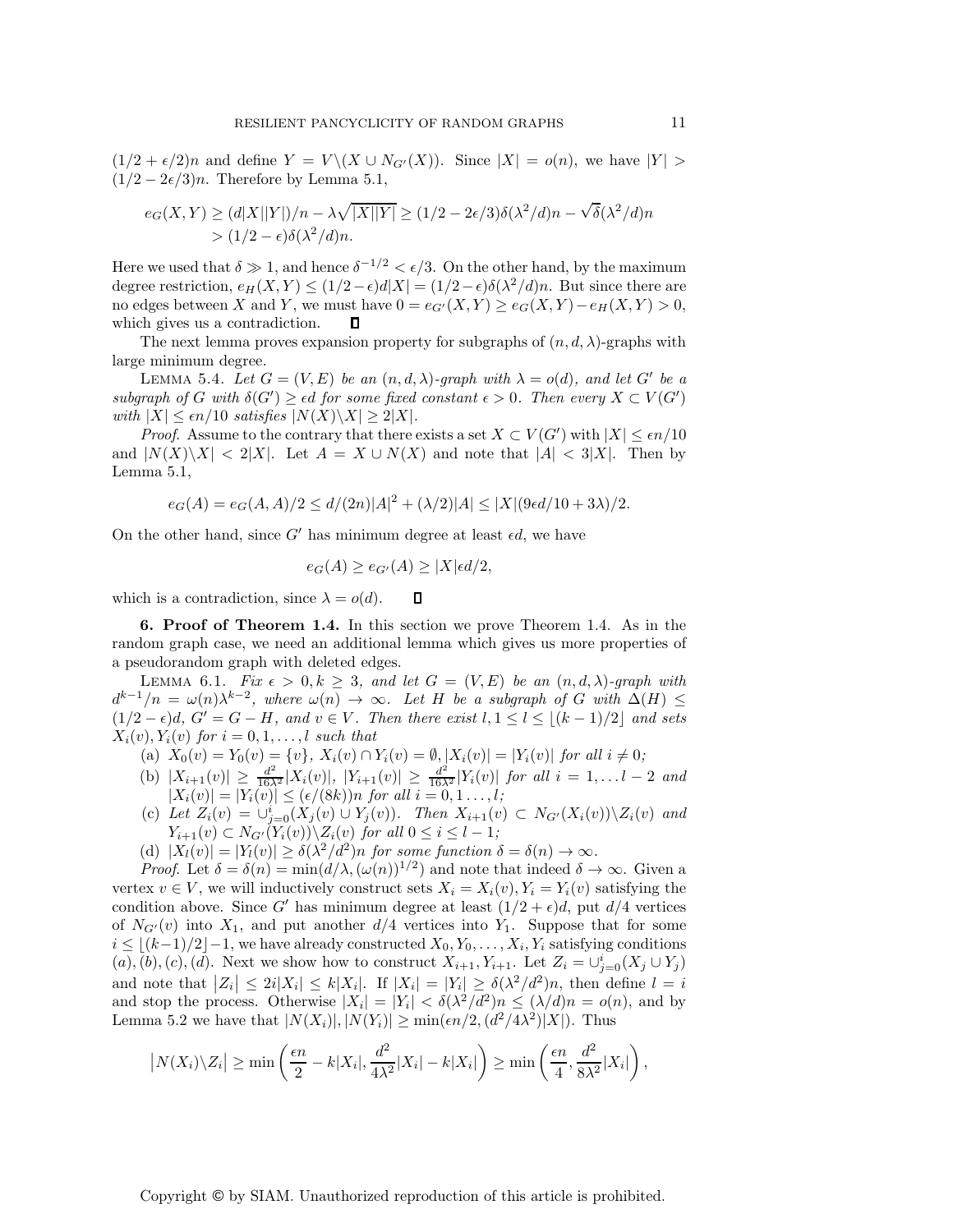and a similar inequality also holds for  $N(Y_i)$ . Therefore by splitting the vertices of  $N(X_i) \cap N(Y_i)$  between  $X_{i+1}$  and  $Y_{i+1}$ , we can always choose  $X_{i+1} \subset N(X_i) \backslash Z_i$  and  $Y_{i+1} \subset N(Y_i) \setminus Z_i$  so that  $X_{i+1} \cap Y_{i+1} = \emptyset$  and  $|X_{i+1}| = |Y_{i+1}| \geq \frac{1}{2} \min(\frac{\epsilon n}{4}, \frac{d^2}{8\lambda^2} |X_i|)$ .<br>If  $\frac{\epsilon n}{4} \leq \frac{d^2}{8\lambda^2} |X_i|$ , then  $|X_{i+1}|, |Y_{i+1}| \geq \epsilon n/8$ , so stop the process and define  $l = i + 1$ . Otherwise we can make  $|X_{i+1}|, |Y_{i+1}| \geq \frac{d^2}{16\lambda^2} |X_i|$  and continue. Note that (b) holds in this case. If the process does not terminate after constructing  $X_i = X_i$  (e.g.) (a) and this case. If the process does not terminate after constructing  $X_1, \ldots, X_{\lfloor (k-1)/2 \rfloor}$  and  $Y_1, \ldots, Y_{\lfloor (k-1)/2 \rfloor}$ , then by property (b) we get that  $\frac{d}{4} (\frac{d^2}{16\lambda^2})^{\lfloor (k-1)/2 \rfloor - 1} \leq X_{\lfloor (k-1)/2 \rfloor} < \frac{1}{2}$  $\delta \frac{\lambda^2}{d^2} n$ . This implies

$$
\delta \frac{\lambda^2}{d^2} n > \frac{d}{4} \left( \frac{d^2}{16 \lambda^2} \right)^{\lfloor (k-1)/2 \rfloor -1} \geq \frac{d}{4} \left( \frac{d^2}{16 \lambda^2} \right)^{k/2 -2} = \frac{d^{k-3}}{4^{k-3} \lambda^{k-4}} = \frac{\omega(n)}{4^{k-3}} \cdot \frac{\lambda^2}{d^2} n,
$$

which is a contradiction, since  $\delta \ll \omega(n)$ . Finally note that we can always shrink final sets  $X_l, Y_l$  so that they become smaller than  $(\epsilon/(8k))n$ . Since  $|X_{l-1}| = |Y_{l-1}| <$  $\delta(\lambda^2/d^2)n \ll (\epsilon/(8k))n$ , (b) holds for all  $i = 0, 1, \ldots, l$ . Thus we can find sets as claimed. claimed.

We are ready to prove Theorem 1.4. First we restate it here with more quantifiers.

THEOREM 6.2. *Fix*  $\epsilon > 0$  *and let k be either* 3 *or an even integer satisfying*  $k \geq 4$ *, and let*  $G = (V, E)$  *be an*  $(n, d, \lambda)$ *-graph satisfying*  $d^{k-1}/n = \omega(n)\lambda^{k-2}$ *, where*  $\omega(n) \to \infty$ *. Then for large enough n, G has local resilience at least*  $(1/2 - \epsilon)d$  *with respect to containing cycles of length t for*  $k \le t \le n$ .

*Proof.* Let H be a subgraph of G with  $\Delta(H) \leq (1/2 - \epsilon)d$ , and let  $G' = G - H$ . If  $d > (1 - \epsilon)n$ , then G' has minimum degree larger than  $(1/2 + \epsilon)d > (1/2 + \epsilon)(1 - \epsilon)$  $\epsilon$ )n > n/2 for small enough  $\epsilon$  > 0. Hence by Bondy's theorem, mentioned in the introduction, G' is pancyclic. Assume therefore that  $d \leq (1 - \epsilon)n$ . This implies that  $\lambda = \Omega(\sqrt{d})$ . Indeed, let A be the adjacency matrix of G and  $d = \lambda_1, \ldots, \lambda_n$  be its eigenvalues. The trace of  $A^2$  is the number of 1s in A, which implies that

$$
2|E(G)| = nd = Tr(A2) = \sum_{i=1}^{n} \lambda_i^2 \le d^2 + (n-1)\lambda^2.
$$

Solving the above inequality for  $\lambda$  establishes the claim.

A proof of the theorem consists of three parts. In each part we will show the existence of short, medium length, and long cycles, respectively.

**Short cycles.** For  $k = 3$ , the existence of 3-cycles is a direct corollary of Sudakov, Szabó, and Vu's Theorem 2.4. Also in this case we have that  $d^3/\lambda^2 \geq d^2/\lambda \gg n$ . Therefore for  $k = 3$ , the existence of cycles of length  $4, \ldots, n$  follows from the proof Therefore for  $\kappa = 3$ , the existence of cycles of length  $4, \ldots, n$  follows from the proof case  $k = 4$ . So from now on we assume that  $k = 2k'$  is even. Since  $\lambda = \Omega(\sqrt{d})$ , we have  $d^{k-1} = \omega(n)\lambda^{k-2}n = \omega(n)\Omega(d^{k/2-1})n$ . Therefore  $d \gg n^{2/k}$  and by Bondy and Simonovits' Theorem 2.6,  $G'$  must have a k-cycle.

**Medium length cycles.** The next step is to prove the existence of cycles of length from  $k + 1$  up to  $\epsilon n/20$ . Fix a vertex v and apply Lemma 6.1 to find sets  $X_1 = X_1(v),...,X_l = X_l(v), Y_1 = Y_1(v),...,Y_l = Y_l(v),$  where  $l \leq k'-1$  with  $|X_l| = |Y_l| \geq \delta(\lambda^2/d^2)n$  and  $|X_i| = |Y_i| \leq (\epsilon/(8k))n$  for all  $i = 1,\ldots,l$ . Then  $|\bigcup_{i=0}^{l} X_i \cup Y_i| \leq \epsilon n/4$ . By Lemma 5.3 we know that  $|N_{G'}(X_l)| \geq (1/2 + \epsilon/2)n$ ,<br>and so if we let  $Z = N_{G'}(X_l) \setminus (1/l - X_l + X_l)$ , then  $|Z| > (1/2 + \epsilon/4)n$ . Since and so if we let  $Z = N_{G'}(X_l) \setminus \left( \bigcup_{i=0}^l X_i \cup Y_i \right)$ , then  $|Z| \geq (1/2 + \epsilon/4)n$ . Since  $\lambda = o(d)$ , by Lemma 5.1 we have  $e_G(Z) \ge d|Z|^2/(2n) - \lambda |Z|/2 \ge d|Z|/4$ . On the other hand  $e_H(Z) \leq (1/2 - \epsilon)d|Z|/2$ . Hence  $e_{G'}(Z) \geq e_G(Z) - e_H(Z) \geq \epsilon d|Z|/2$ . This implies by Lemma 2.5 that inside  $G'[Z]$  we can find a subgraph  $G_1 \subset G'$  which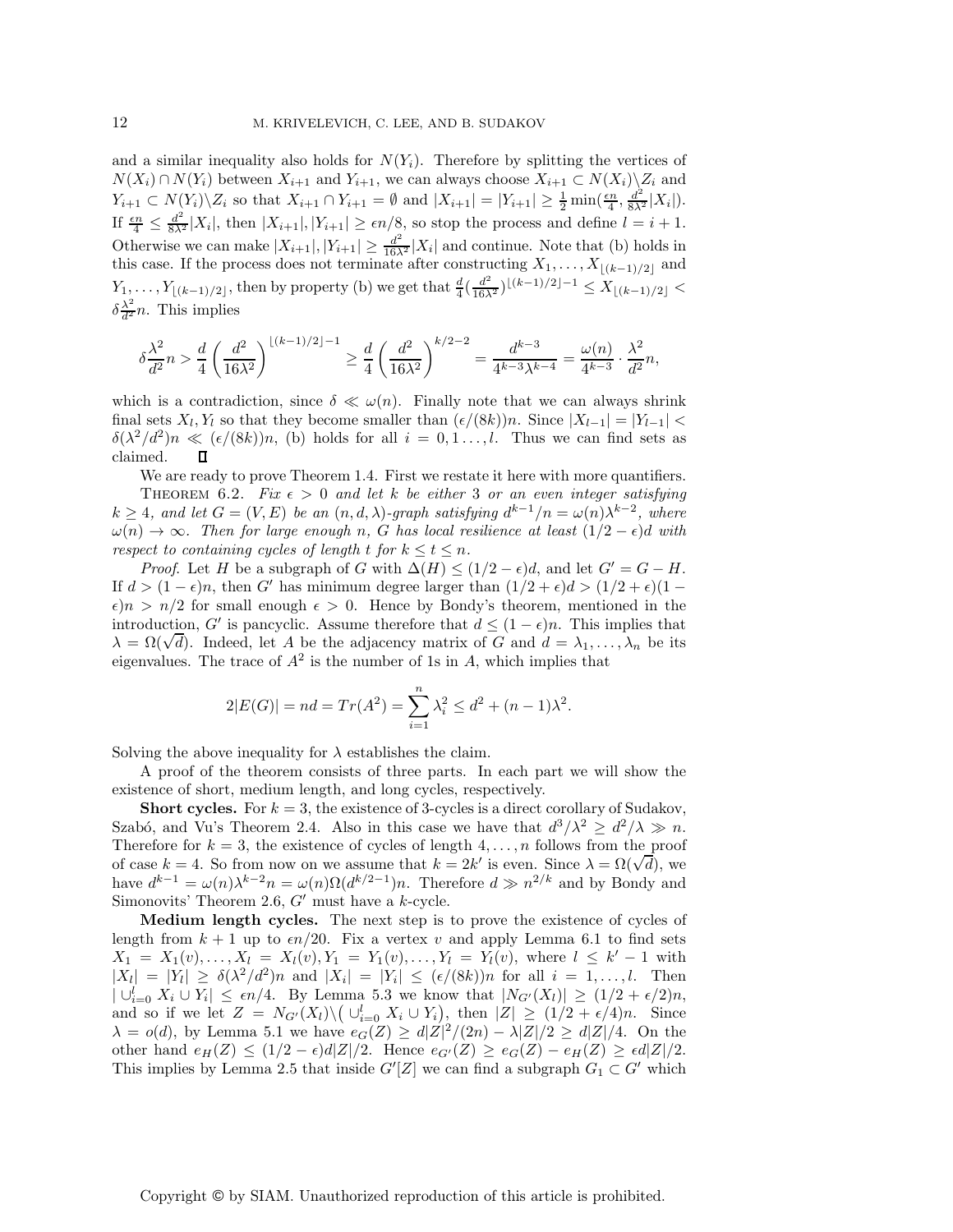has minimum degree at least  $\epsilon d/2$ . Then using Lemma 5.1 it is easy to check that  $|V(G_1)| \geq \epsilon n/3$ , and so we can choose a set  $W \subset V(G_1) \subset Z$  of size  $\epsilon n/8$ . Then by Lemma 5.3, we have that both  $|N_{G'}(W)|, |N_{G'}(Y_i)| \ge (1/2 + \epsilon)n$ . Therefore the set  $(N_{G'}(W) \cap N_{G'}(Y_l)) \setminus (\cup_{i=0}^l X_i \cup Y_i)$  has size at least  $2\epsilon n - \epsilon n/4 > 0$ . In particular, there must exist a vertex  $p \in (N_{G'}(W) \cap N_{G'}(Y_i)) \setminus (\cup_{i=0}^l X_i \cup Y_i)$ , and let  $y_l \in Y_l$ ,  $y_l \in W$  be neighbors of n in  $G'$ . Since  $y_l \in Y$ , by the definition of Y, there exists a  $w \in W$  be neighbors of p in G'. Since  $y_l \in Y_l$ , by the definition of  $Y_l$ , there exists a path  $vy_1y_2...y_l$  in G' from v to  $y_l$  such that  $y_i \in Y_i$  for  $i = 1,...l$ . If  $p \in V(G_1)$ , then let  $G_2 = G_1 \setminus \{p\}$ ; otherwise let  $G_2 = G_1$ . Note that  $G_2$  has minimum degree at least  $\epsilon d/4$ . Now by Lemma 5.4, every set  $X \subset V(G_2)$  of size  $|X| \leq \epsilon n/40$  satisfies  $|N_{G_2}(X)\setminus X|\geq 2|X|$ . Then by Pòsa's rotation-extension Lemma 2.7, we know that there exists a path  $P = v_0v_1 \ldots v_t$  starting at  $v_0 = w$ , which has length at least  $t \geq \epsilon n/20$  inside  $G_2$ . For an arbitrary  $v_i \in P, i \geq 0$  since  $v_i \in V(G_2) \subset N_{G'}(X_l)$ ;<br>there is a path we say in  $G'$  such that  $x \in X$  for  $i = 1$ . Thus we have there is a path  $vx_1 \ldots x_l v_i$  in G' such that  $x_i \in X_i$  for  $i = 1, \ldots, l$ . Thus we have a cycle  $vx_1x_2...x_lv_iv_{i-1}...v_0py_ly_{l-1}...y_1v$  which has length  $2(l+1)+i+1 \leq k+i+1$ . Since i can be arbitrarily chosen in the range  $0 \leq i \leq \epsilon n/20$ , we are done with the second part of the proof.

**Long cycles.** The final step is to prove the existence of cycles of length  $\epsilon n/20$  to n. Pick  $\epsilon/20 \le \alpha \le 1$  such that  $n^* = \alpha n$  is an integer. Let  $V^* \subset V$  be a set of size  $n^*$ chosen uniformly at random and  $G^* = G[V^*], H^* = H[V^*]$  be the induced subgraph of G, H, respectively. Since  $d \gg n^{2/k}$ , by the concentration of the hypergeometric distribution (Lemma 2.9), for every vertex  $v \in V^*$  we have that

$$
P\big(\text{deg}_{H^*}(v) \ge (1/2 - \epsilon/2)\alpha d\big) \le e^{-\Omega_{\epsilon}(\alpha d)} \le e^{-\Omega_{\epsilon}(n^{2/k})}.
$$

Similarly, with probability  $1-o(n^{-1})$ , the graph  $G^*$  has minimum degree  $(1-\epsilon/6)\alpha d$ , and therefore if n is large enough, for every  $\epsilon n/20 \leq n^* \leq n$ , there exists a choice of  $V^*$  where  $\Delta(H^*) \leq (1/2 - \epsilon/2) \alpha d$  and  $\delta(G^*) \geq (1 - \epsilon/6) \alpha d$ . Moreover since  $G^*$ is an induced subgraph of  $G$ , its edge distribution is still governed by the estimate from Lemma 5.1. Therefore  $G^*$  is a  $(\alpha n, \epsilon/6, \alpha d, \lambda)$ -graph. Now by Sudakov and Vu's Theorem 2.2, for large enough n,  $G^*$  has local resilience at least  $(1/2 - \epsilon/2)\alpha d$  with respect to being Hamiltonian. Thus for the choice of  $V^*$  as above,  $G^* - H^*$  must contain a Hamilton cycle which is a cycle of length  $n^*$  in  $G'$ . This concludes the proof. П

## **7. Concluding remarks.**

**7.1. Cycles through a given vertex.** In this paper we found cycles inside a subgraph of random and pseudorandom graphs. We proved that under certain conditions there exist cycles of various lengths *somewhere* in the subgraph. In fact, we can find most of these cycles even if we fix a vertex  $v$  and insist that a cycle of desired length passes through this vertex.

Theorem 1.3 says that for any fixed integer  $l \geq 3$ , if  $p \gg n^{-1+1/(l-1)}$ , then  $G(n, p)$ almost surely has local resilience  $(1/2 + o(1))np$  with respect to containing cycles of length t for  $l \leq t \leq n$ . By carefully examining the proof, one can realize that when finding middle length and long cycles, we can insist on the cycle passing through a fixed vertex. Thus we have that for any fixed vertex  $v$ , there is a cycle of length  $t$  for  $2l - 1 \leq t \leq n$  which passes through v. Observe in addition that for every odd integer  $l \leq t \leq 2l-1$ , we cannot guarantee a cycle of length t through a fixed vertex v as can be seen using Lemma 3.2. Let  $G = G(n, p)$ . This lemma implies that for any fixed vertex v,  $|N_G^{(i)}(v)| = o(n)$  for all  $1 \le i \le l-2$ . Therefore typically the degrees inside  $N_G^{(i)}(v)$  are all  $o(np)$ , and we can delete every edge inside these sets without violating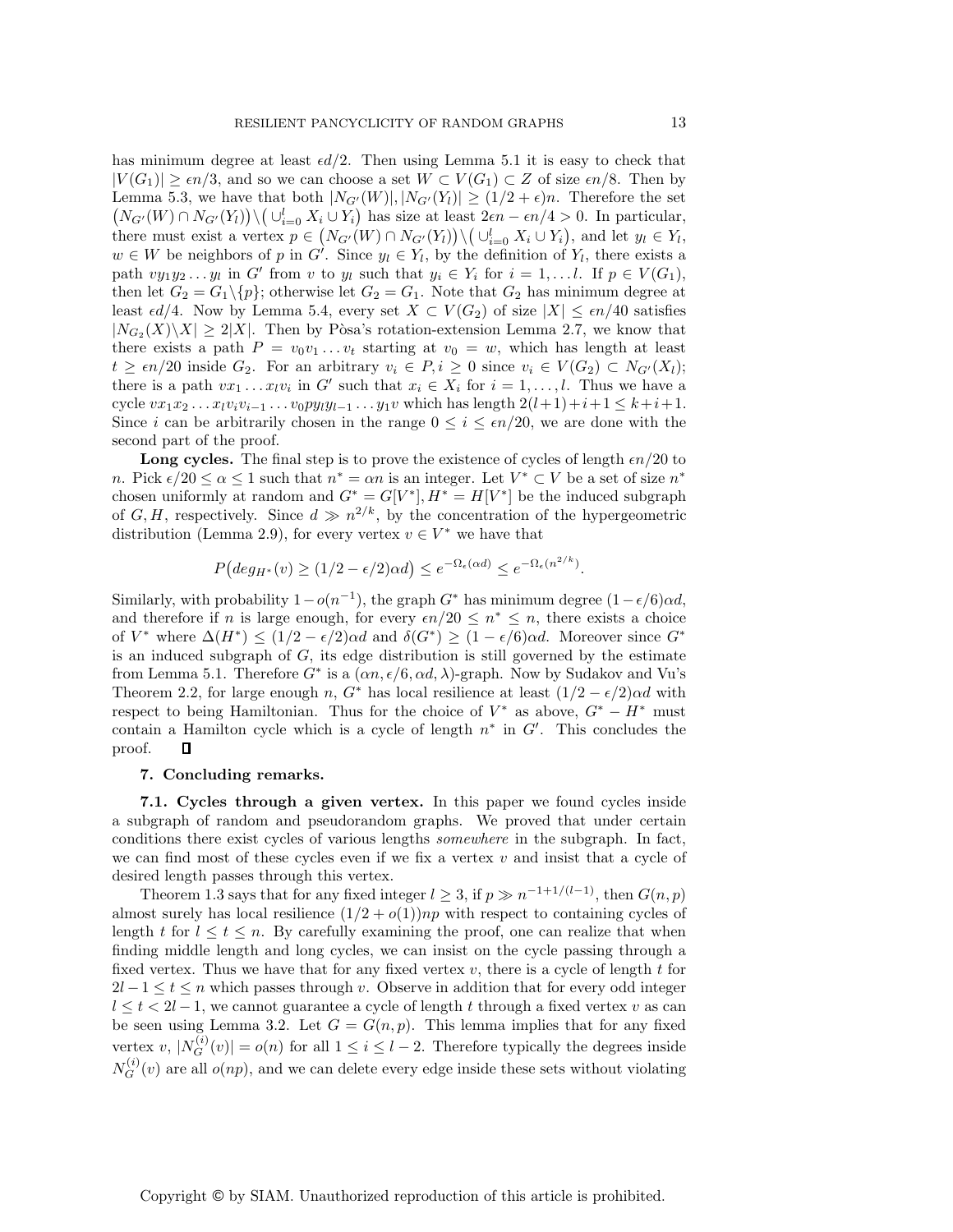the maximum degree condition on H to get a graph  $G - H$  which does not contain a cycle of length  $t$  through  $v$ .

Similarly, Theorem 1.4 says that if  $k$  is either 3 or an even integer satisfying  $k \geq 4$  and  $G = (V, E)$  is an  $(n, d, \lambda)$ -graph satisfying  $d^{k-1}/n \gg \lambda^{k-2}$ , then G has local resilience  $(1/2+o(1))d$  with respect to containing cycles of length t for  $k \le t \le n$ . Again even if we fix a vertex, we can force all the middle length and long cycles to contain it. Namely, for any fixed vertex v, there exists a cycle of length  $k + 1$  up to n passing through v.

**7.2. Paths through a given pair of vertices.** Another possible and rather straightforward extension of our results is to show that random and pseudorandom graphs are locally resilient with respect to the following property: For every given pair of vertices u, v and for every given length  $l \geq t$  (where t is a constant depending on our choice of parameters, quite similar to the situation in Theorems 1.3 and 1.4), there is a path of length  $l$  between  $u$  and  $v$ . We do not provide much details here, but here is a very short sketch of the argument. For medium length paths (between t and  $\delta n$ , for some constant  $\delta > 0$ , the proof is obtained by a rather trivial modification of the corresponding proofs for medium length cycles in Theorems 1.3 and 1.4. For example, in the pseudorandom case, instead of growing sets  $X_i(v)$ ,  $Y_i(v)$  as in the proof of Theorem 1.4, we grow disjoint sets  $X_i(u)$  and  $X_i(v)$  until they reach substantial size, and then find a subgraph  $G_1$  with large minimum degree on at least  $(1/2+\delta)n$  vertices in the neighborhood of  $X_i(u)$ . Since  $|V(G_1)| \geq (1/2+\delta)n$ , the set  $X_i(v)$  has a neighbor w in  $G_1$ . Due to the expansion properties of  $G_1$ , there is a path of linear length in it starting from  $w$ . This path can be used to find paths of medium length between  $u$  and v. For paths of linear length, the key is the ability to find a Hamilton path through a given pair of vertices  $u, v$  in an edge-deleted random or pseudorandom graph. Here we can argue as follows. First, if  $e = (u, v) \notin E(G) \setminus E(H)$  (where G is the original (pseudo)random graph and  $H$  is the graph of deleted edges meeting the imposed condition on maximum degree), add  $e$  to the graph; clearly nothing really changes in its edge distribution. Then, find a path  $P$  of linear length with  $e$  in somewhere in the middle (i.e., some sizable distance from both ends), and then grow  $P$  and close it to a Hamilton cycle through rotations and extensions as usual, each time forbidding to touch an interval of constant length surrounding  $P$ ; our expansion assumptions enable us easily to meet this restriction. The so obtained Hamilton cycle  $C$  is guaranteed to contain e. Finally, omit e from  $C$ , thus getting a Hamilton path between  $u$  and  $v$ .

**7.3. Open problems.** We believe that Theorem 2.4 can be extended (with appropriate adjustments) to cycles of an arbitrary but fixed odd length. More specifically, it is plausible that for an odd  $k \geq 5$ , if G is an  $(n, d, \lambda)$ -graph and  $d^{k-1}n \geq$  $\lambda^{k-2}$ , then the local resilience of G with respect to containing a cycle of length k is  $(1/2 - o(1))d$ . The validity of this conjecture would allow us to extend the assertion of Theorem 1.4 to all  $k > 3$ .

A more natural generalization of Theorem 2.4 (actually, of its original global resilience form as in [19]) is the following conjecture.

CONJECTURE 7.1. Let  $k \geq 5$  *be an odd integer and* G *be a*  $(n, d, \lambda)$ -graph satisfy*ing*  $d^{k-1}/n$   $\gg$   $\lambda^{k-2}$ *. Then G has global resilience*  $(1/4+o(1))$ *nd with respect to being* Ck*-free.*

**Appendix A. Proof of Theorem 2.2.** In this appendix, we illustrate how the proof of Theorem 2.2 follows from the results of Sudakov and Vu [20]. First we repeat the statement of the theorem here.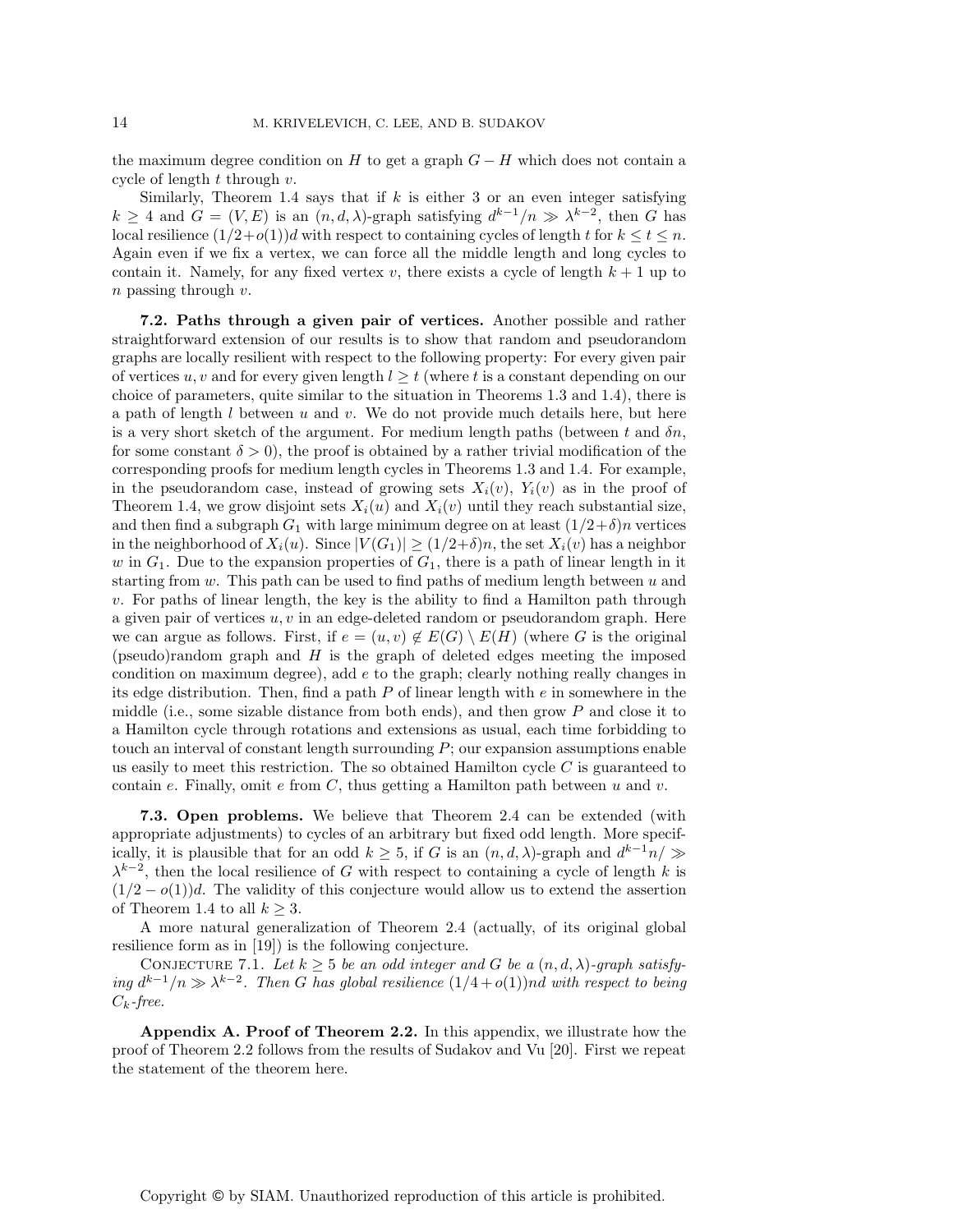THEOREM A.1. *Fix*  $\epsilon, \epsilon'$  such that  $0 \leq 5\epsilon' < \epsilon, k \geq 3$ , and let G be an  $(n, \epsilon', d, \lambda)$ *graph satisfying*  $d^{k-1}/n \gg \lambda^{k-2}$ . Then for large enough n, G has local resilience at *least*  $(1/2 - \epsilon)d$  *with respect to being Hamiltonian.* 

As mentioned above, this theorem is not part of the original paper. In fact, they proved the following theorem.

THEOREM A.2. Let  $\epsilon > 0$  be fixed and G be an  $(n, d, \epsilon)$ -graph such that  $d/\lambda >$  $\log^2 n$ . Then for large enough n, G has local resilience at least  $(1/2 - \epsilon)$ d with respect *to being Hamiltonian.*

Unfortunately we cannot directly apply this result, as our graph is not regular and we don't have a bound on  $d/\lambda$ . But Sudakov and Vu proved this result as a corollary of the following two results which can be modified to work in our situation,

THEOREM A.3. For any fixed  $\epsilon > 0$  and sufficiently large n, the following holds. *Let* G *be a connected graph of order* n *such that every subset* U *of* G *of size at most*  $n/\log^4 n$  satisfies  $|N_G(U)| \geq \frac{\log^4 n}{15} \cdot |U|$  and every subset W of size at least  $n/\log^3 n$ <br>has  $|N_G(W)| \geq \frac{1+\epsilon}{2}n$ . Then G contains a Hamilton cycle.<br>LEMMA A.4. For any fixed  $\epsilon > 0$  and sufficiently large n the followin

 $G$  *be an*  $(n, d, \lambda)$ -graph with  $d/\lambda > \log^2 n$ , H *be a subgraph of* G with maximum degree *at most*  $(1/2 - \epsilon)d$ *, and*  $G' = G - H$ *. Then the following holds.* 

•  $G'$  *is connected;* 

- *every subset* U *of* G' *of size at most*  $n/\log^4 n$  *satisfies*  $|N_{G'}(U)| \ge \frac{\log^4 n}{15} \cdot |U|$ ;
- *every subset* W *of size at least*  $n/\log^3 n$  *has*  $|N_{G'}(W)| \ge \frac{1+\epsilon}{2}n$ .<br>
v applying Lemmas 5.2 and 5.3 we have the following result simil

By applying Lemmas 5.2 and 5.3 we have the following result similar to Lemma A.4.

LEMMA A.5. *Fix*  $\epsilon, \epsilon'$  such that  $0 \leq 5\epsilon' < \epsilon, k \geq 3$ , and let G be an  $(n, \epsilon', d, \lambda)$ *graph satisfying*  $d^{k-1}/\lambda^{k-2} \gg n$ , *H be a subgraph of G with maximum degree at most*  $(1/2 - \epsilon)d$ , and  $G' = G - H$ . Then the following holds.

- $\bullet$   $G'$  *is connected;*
- *every subset* U *of* G' *of size at most*  $(\lambda^2/d^2)n$  *satisfies*  $|N_{G'}(U)| \ge \frac{\epsilon d^2}{4\lambda^2} \cdot |U|$ ;<br>• *for an arbitrary function*  $\delta(n)$  *growing to infinity, every subset* W *of size at*
- Least  $\delta(n)(\lambda^2/\tilde{d}^2)n$  has  $|N_{G'}(W)| \geq \frac{1+\epsilon}{2}n$ .<br>refore we need only to prove the following

Therefore we need only to prove the following theorem which is a variant of Theorem A.3.

THEOREM A.6. Let  $\epsilon > 0, k \geq 3$  be fixed  $d^{k-1}/\lambda^{k-2} \gg n$ . Then for sufficiently *large* n*, the following holds. Let* G *be a connected graph of order* n *such that every* subset U of G of size at most  $(\lambda^2/d^2)n$  satisfies  $|N_G(U)| \ge \frac{\epsilon d^2}{4\lambda^2} \cdot |U|$  and every subset W of size at least  $\delta(n)(\lambda^2/d^2)n$  has  $|N_G(W)| \ge \frac{1+\epsilon}{2}n$ . Then G contains a Hamilton cucle *cycle.*

We omit the proof, which is a word-by-word translation of the proof of Theorem A.3. (Actually we are in a more simple situation, since we need only  $k/2$  rotations compared to  $\log n / \log \log n$  as in the original proof.)

## REFERENCES

- [1] N. Alon, Explicit Ramsey graphs and orthonormal labelings, Electron. J. Combin., 1 (1994), R12.
- [2] S. BEN-SHIMON, M. KRIVELEVICH, AND B. SUDAKOV, On the local resilience of random regular graphs, manuscript.
- [3] J.A. BONDY, *Pancyclic graphs* I, J. Combin. Theory Ser. B, 11 (1971), pp. 80–84.
- [4] J.A. BONDY AND M. SIMONOVITS, Cycles of even length in graphs, J. Combin. Theory Ser. B, 16 (1974), pp. 97–105.